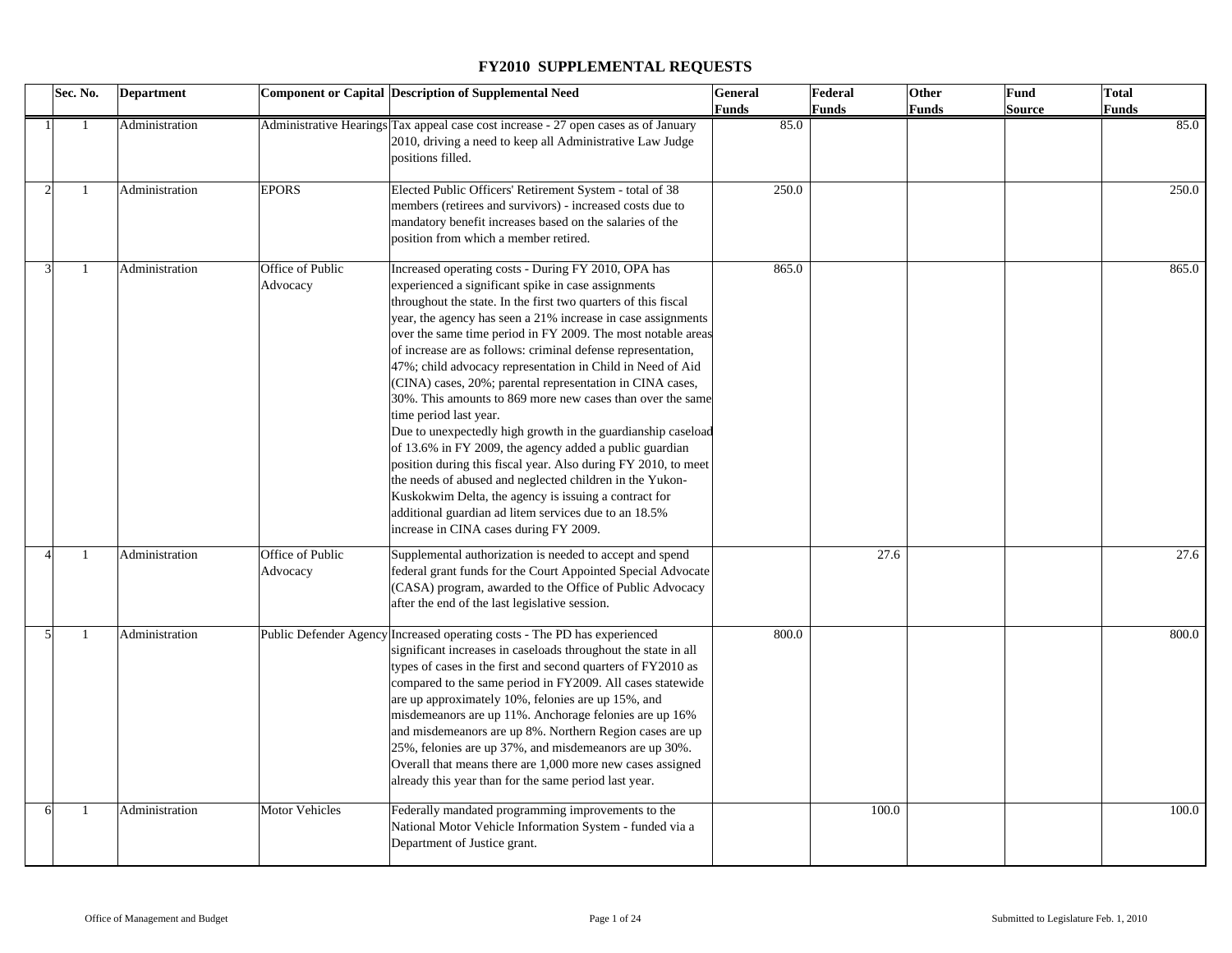|             | Sec. No.     | <b>Department</b>                                  |                                                  | <b>Component or Capital Description of Supplemental Need</b>                                                                                                                                                                                                                                                                                                                                                                                                                                                                                                                                                                                                                                                              | <b>General</b> | Federal      | Other | Fund<br><b>Total</b>                  |         |
|-------------|--------------|----------------------------------------------------|--------------------------------------------------|---------------------------------------------------------------------------------------------------------------------------------------------------------------------------------------------------------------------------------------------------------------------------------------------------------------------------------------------------------------------------------------------------------------------------------------------------------------------------------------------------------------------------------------------------------------------------------------------------------------------------------------------------------------------------------------------------------------------------|----------------|--------------|-------|---------------------------------------|---------|
|             |              |                                                    |                                                  |                                                                                                                                                                                                                                                                                                                                                                                                                                                                                                                                                                                                                                                                                                                           | <b>Funds</b>   | <b>Funds</b> | Funds | Source                                | Funds   |
|             | -1           | Administration                                     | Motor Vehicles                                   | Purchase of current technology, digital driver's license<br>printers to replace outdated and increasingly irreparable 2004-<br>purchased printers.                                                                                                                                                                                                                                                                                                                                                                                                                                                                                                                                                                        |                | 191.8        |       |                                       | 191.8   |
|             | -1           | Commerce, Community<br>and Economic<br>Development | <b>Insurance Operations</b>                      | Print, mail and legal costs have increased \$300.0 in two years.<br>The division is statutorily required to provide notification of<br>changes in rules, regulations and policies to occupational<br>licensees. The tremendous increase in licensees over the last<br>several years has brought with it increased need for legal<br>counsel. This increase will allow the Division of Insurance to<br>provide basic core functions necessary to ensure a level of<br>consumer protection.                                                                                                                                                                                                                                 |                |              |       | 77.1 Receipt<br>Supported<br>Services | 77.1    |
| $\mathbf Q$ | -1           | Corrections                                        | <b>Institution Director's</b><br>Office          | Coverage of projected shortfalls in 24-hour facilities - fuel<br>and utility costs, and commodities (inmate food, clothing,<br>bedding, institutional cleaning supplies, etc.)                                                                                                                                                                                                                                                                                                                                                                                                                                                                                                                                            | 2,409.6        |              |       |                                       | 2,409.6 |
| 10          | $\mathbf{1}$ | Corrections                                        | Center                                           | Wildwood Correctional  Operating costs, Wildwood Correctional Center 32-bed<br>prefabricated offender housing unit - opening February 2010<br>covers partial-year costs for filling six existing vacant<br>positions.                                                                                                                                                                                                                                                                                                                                                                                                                                                                                                     | 494.4          |              |       |                                       | 494.4   |
| 11          | $\mathbf{1}$ | Corrections                                        | Physical Health Care                             | The Department of Corrections is obligated to deliver<br>essential medical care to incarcerated offenders. The<br>department is requesting a supplemental of \$4,650.1 for<br>increased inmate health care costs that includes fees-for-<br>service and Inmate Health Care staff cost overages due to<br>overtime for 24-hour medical coverage. There has been a<br>dramatic increase in catastrophic cases in FY2010, as well as<br>increases in general medical costs.                                                                                                                                                                                                                                                  | 4,650.1        |              |       |                                       | 4,650.1 |
| 12          | $\mathbf{1}$ | Environmental<br>Conservation                      | <b>Laboratory Services</b>                       | Coverage of lab maintenance and service contract shortfalls,<br>in lieu of elimination of 4-5 filled positions - an action which<br>would seriously compromise public health and result in the<br>likely shutdown of the State Lab within a year.                                                                                                                                                                                                                                                                                                                                                                                                                                                                         | 260.0          |              |       |                                       | 260.0   |
| 13          | -1           | Fish and Game                                      | Wildlife Conservation<br><b>Special Projects</b> | Decrease excess EVOS authority and increase Statutory<br>Designated Program Receipts (SDPR) authority by \$150.0 to<br>a) accept two grants from the National Fish and Wildlife<br>Foundation (NFWF) during the spring of 2009 to support the<br>following research projects: Dall Sheep ecology within<br>northern Alaska, and Reduce conflicts between Grizzly bears<br>and old development within northern Alaska; and b) work<br>with the Matanuska-Susitna Borough to complete some<br>restroom improvements at Reflections Lake in the Palmer Hay<br>Flats. EVOS funding is being reduced as the Harlequin Duck<br>research by the division was not funded by the EVOS Trustee<br>Council for new work during FY10. |                |              |       | 0.0 EVOS (150.0)<br>SDPR 150.0        | $0.0\,$ |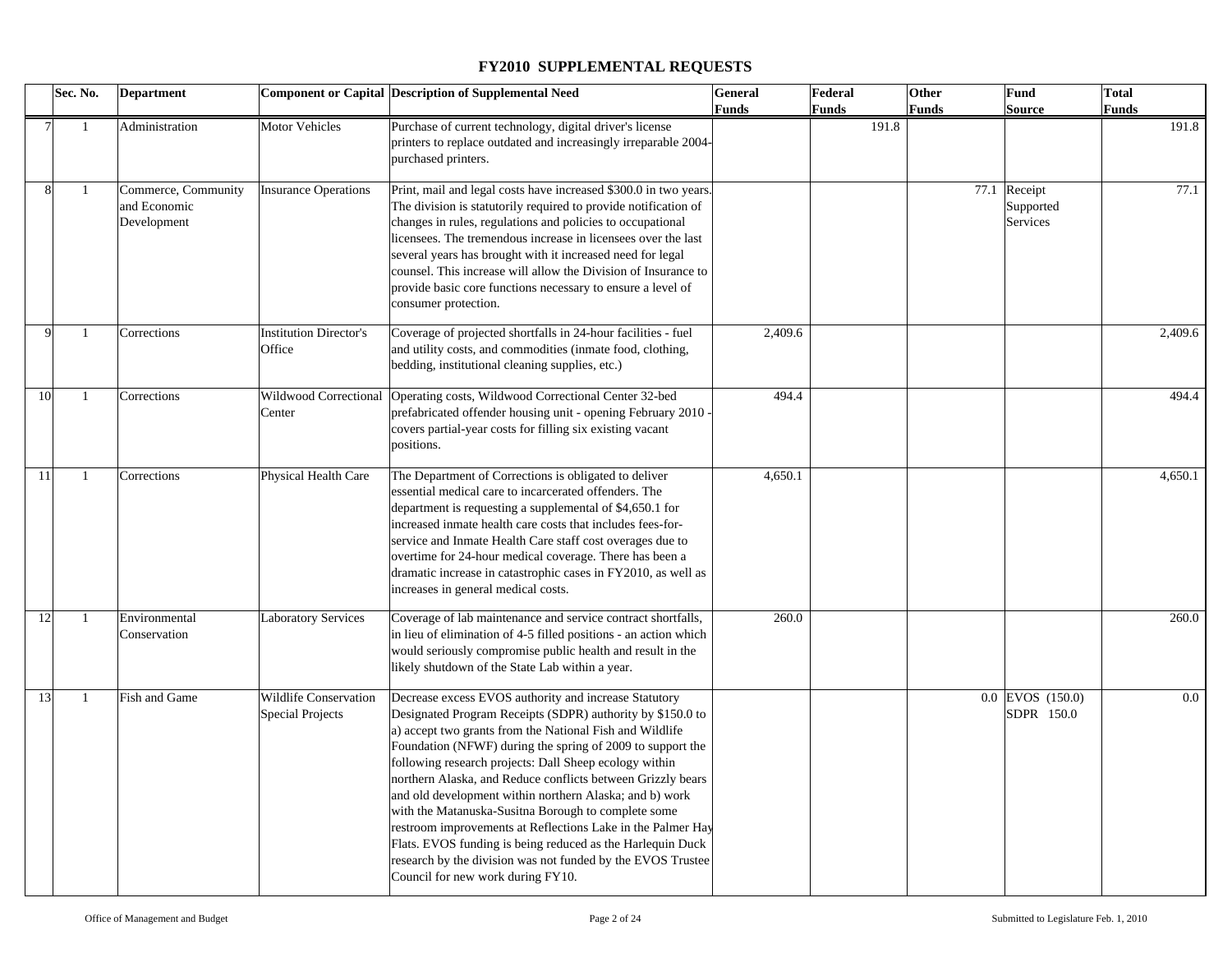|    | Sec. No.       | <b>Department</b>                              |                          | Component or Capital Description of Supplemental Need                                                                                                                                                                                                                                                                                       | <b>General</b> | Federal      | Other | Fund   | <b>Total</b> |
|----|----------------|------------------------------------------------|--------------------------|---------------------------------------------------------------------------------------------------------------------------------------------------------------------------------------------------------------------------------------------------------------------------------------------------------------------------------------------|----------------|--------------|-------|--------|--------------|
|    |                |                                                |                          |                                                                                                                                                                                                                                                                                                                                             | Funds          | <b>Funds</b> | Funds | Source | Funds        |
| 14 | -1             | Governor                                       | Elections                | Offset increased operating costs - coverage of costs for two<br>filed petitions, Dept. Law legal fees for the Nick case,<br>printing and supply purchases specific to the on-election-year,<br>additional election worker training costs, increased postage<br>and printing costs, and annual maintenance of optical scan<br>units.         | 477.0          |              |       |        | 477.0        |
| 15 | $\overline{1}$ | Health and Social Services Behavioral Health   | <b>Medicaid Services</b> | Medicaid growth - 17% enrollment expansion from October<br>2008 to December 2009 compounded by growth in utilization<br>of Medicaid services by those enrolled - exceeding<br>projections used to construct the original FY2010 Governor's<br>Request.                                                                                      | 4,166.8        | 4,378.3      |       |        | 8,545.1      |
| 16 | $\overline{1}$ | Health and Social Services Children's Services | Management               | Replace unrealizable interagency receipts for Medicaid<br>School Based Claims, without which the division will be<br>unable to meet program operating costs.                                                                                                                                                                                | 165.0          |              |       |        | 165.0        |
| 17 | $\mathbf{1}$   | Health and Social Services Front Line Social   | Workers                  | Replace unrealizable interagency receipts for Medicaid<br>School Based Claims, without which the division will be<br>unable to meet program operating costs.                                                                                                                                                                                | 955.3          |              |       |        | 955.3        |
| 18 | $\mathbf{1}$   | Health and Social Services Medicaid Services   |                          | Medicaid growth - 17% enrollment expansion from October<br>2008 to December 2009 compounded by growth in utilization<br>of Medicaid services by those enrolled - exceeding<br>projections used to construct the original FY2010 Governor's<br>Request.                                                                                      | 33,296.6       | 37,319.7     |       |        | 70,616.3     |
| 19 | -1             |                                                |                          | Health and Social Services Health Facilities Survey Funding to cover shortfall, operating costs - provision of<br>mandated state and federal oversight of state health facilities'<br>licenses - renewal, denial, suspension or revocation as needed<br>to promote safe and adequate treatment of individuals in state<br>facilities.       | 396.1          |              |       |        | 396.1        |
| 20 | -1             | Health and Social Services Health Planning and | Infrastructure           | Funding to replace loss of federal revenues - to cover<br>provision of health care data and policy analysis related to<br>access to services, health insurance coverage, utilization of<br>services, health workforce and industry analysis - and<br>management of the statutorily required Comprehensive<br>Integrated Mental Health Plan. | 575.0          |              |       |        | 575.0        |
| 21 | $\mathbf{1}$   | Health and Social Services McLaughlin Youth    | Center                   | Funding to cover projected shortfall, mandated client medical<br>services costs - supplemental to be redistributed among four<br>Division of Juvenile Justice facilities.                                                                                                                                                                   | 136.0          |              |       |        | 136.0        |
| 22 | -1             | Health and Social Services McLaughlin Youth    | Center                   | Funding to cover projected personal services shortfall due to<br>higher than anticipated premium pay costs.                                                                                                                                                                                                                                 | 130.6          |              |       |        | 130.6        |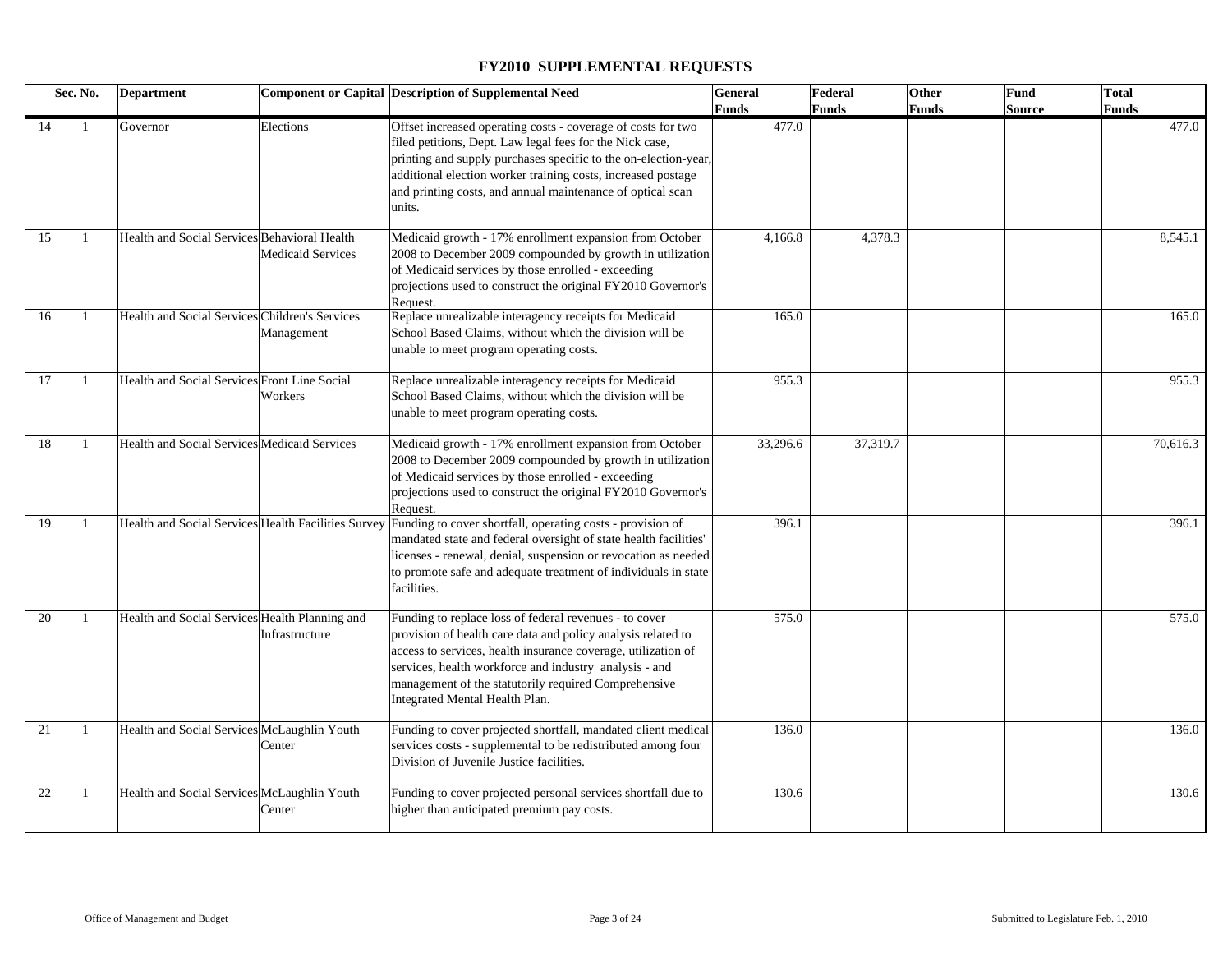|    | Sec. No.       | <b>Department</b>                               |                                            | <b>Component or Capital Description of Supplemental Need</b>                                                                                                                                                                                                                                                                                                                   | General      | Federal      | Other | Fund          | <b>Total</b> |
|----|----------------|-------------------------------------------------|--------------------------------------------|--------------------------------------------------------------------------------------------------------------------------------------------------------------------------------------------------------------------------------------------------------------------------------------------------------------------------------------------------------------------------------|--------------|--------------|-------|---------------|--------------|
|    |                |                                                 |                                            |                                                                                                                                                                                                                                                                                                                                                                                | <b>Funds</b> | <b>Funds</b> | Funds | <b>Source</b> | <b>Funds</b> |
| 23 |                | Health and Social Services Probation Services   |                                            | Funding to cover projected personal services shortfall due to<br>an actual vacancy factor lower than budgeted, and need to<br>cover a loss of SDPR revenues funding one position only<br>through 12/31/09.                                                                                                                                                                     | 300.0        |              |       |               | 300.0        |
| 24 | $\overline{1}$ | Health and Social Services Energy Assistance    | Program                                    | Increased federal authority to accept an increase in federal<br>Low Income Home Energy Assistance Program revenues, as<br>announced by the National Energy Assistance Director's<br>Association.                                                                                                                                                                               |              | 2,300.0      |       |               | 2,300.0      |
| 25 | $\overline{1}$ | Health and Social Services Women, Children, and | Family Health                              | Replace unrealizable interagency receipts for Medicaid<br>School Based Claims, without which the division will be<br>unable to meet program operating costs.                                                                                                                                                                                                                   | 347.8        |              |       |               | 347.8        |
| 26 | -1             |                                                 |                                            | Health and Social Services State Medical Examiner   Unanticipated costs due to caseload increase - will cover one<br>additional autopsy technician, one medical transcriptionist,<br>and increased costs for body transport.                                                                                                                                                   | 300.0        |              |       |               | 300.0        |
| 27 | $\overline{1}$ | Health and Social Services General              | Relief/Temporary<br><b>Assisted Living</b> | Additional funding to meet projected increase in both number<br>of clients and service costs within the General Relief program<br>FY2010 actuals are 15% above those of FY2009 - applicant<br>eligibility review and other cost containment measures in<br>place.                                                                                                              | 3,800.0      |              |       |               | 3,800.0      |
| 28 | -1             | Health and Social Services Senior/Disabilities  | <b>Medicaid Services</b>                   | Medicaid growth - 17% enrollment expansion from October<br>2008 to December 2009 compounded by growth in utilization<br>of Medicaid services by those enrolled - exceeding<br>projections used to construct the original FY2010 Governor's<br>Request.                                                                                                                         | 6,152.4      | 3,056.8      |       |               | 9,209.2      |
| 29 | $\overline{1}$ | Health and Social Services Senior/Disabilities  |                                            | Costs associated with compliance with the Centers for<br>Services Administration Medicaid and Medicare Services' approved Corrective Action<br>Plan - personal service costs for necessary nonpermanent<br>positions, travel costs connected to conducting assessments<br>under Medicaid Waivers, and modification of the<br>management information system.                    | 885.0        | 590.0        |       |               | 1,475.0      |
| 30 | $\overline{1}$ |                                                 | Administrative Claims                      | Health and Social Services Medicaid School Based Replace unrealizable interagency receipts for unallowable<br>costs under federally funded RSAs within the department, to<br>stabilize funding for centralized Administrative Support<br>Services.                                                                                                                             | 700.0        |              |       |               | 700.0        |
| 31 | $\overline{1}$ |                                                 | Services                                   | Health and Social Services Information Technology Funding to replace uncollectible federal revenues and cover<br>increased personal service costs for this centralized function -<br>unfunded costs would otherwise either be passed to divisions,<br>resulting in a displacement of core program services, or IT<br>staffing and workload would have to be significantly cut. | 1,050.0      |              |       |               | 1,050.0      |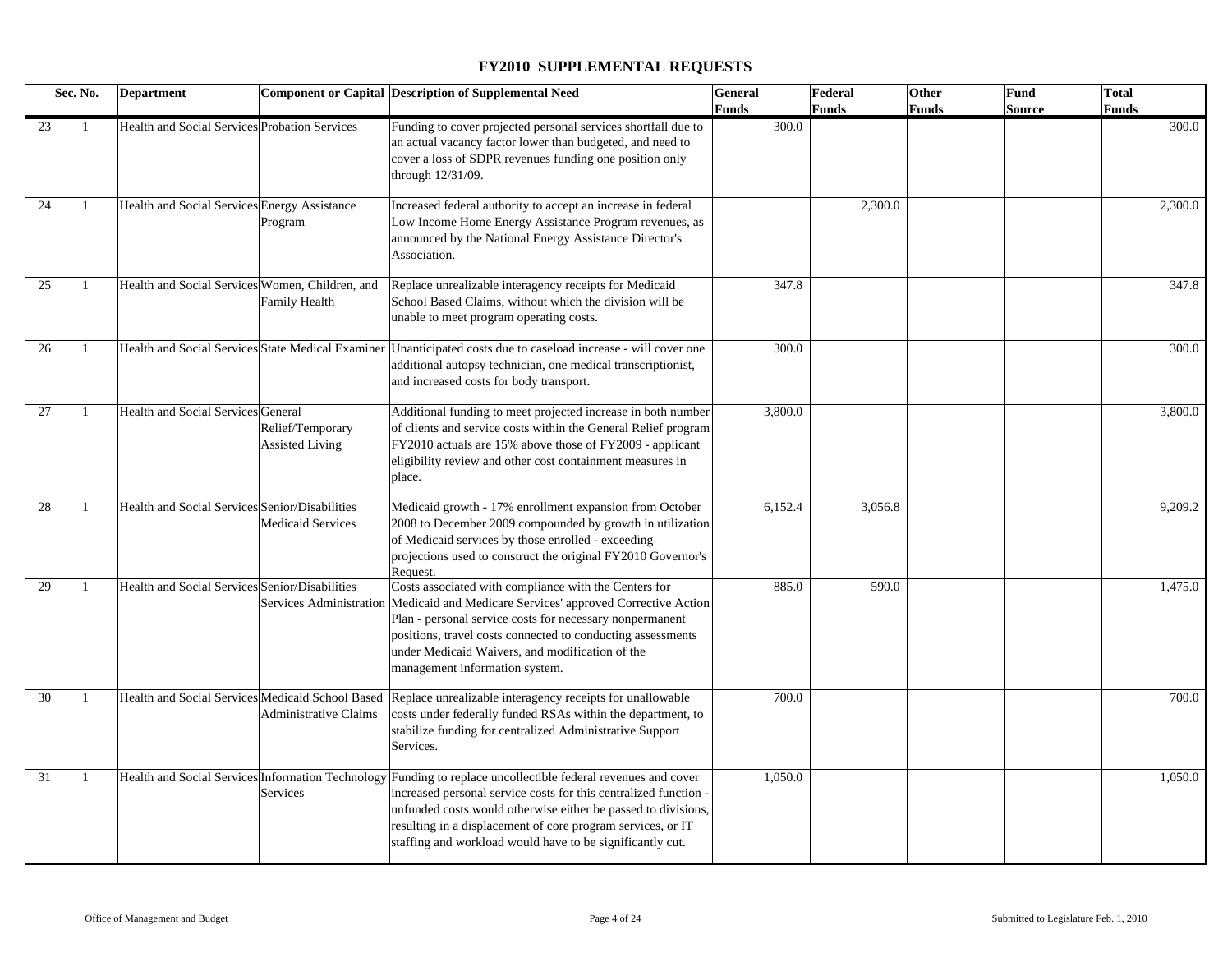| Sec. No. |                | <b>Department</b>        |                                     | <b>Component or Capital Description of Supplemental Need</b>                                                                                                                                                                                                                                                                                                                                                                                                                                                                                                                                                                                                                                                                                                                                                                                                                                                                                                                                      | <b>General</b> | Federal      | Other | Fund          | <b>Total</b> |
|----------|----------------|--------------------------|-------------------------------------|---------------------------------------------------------------------------------------------------------------------------------------------------------------------------------------------------------------------------------------------------------------------------------------------------------------------------------------------------------------------------------------------------------------------------------------------------------------------------------------------------------------------------------------------------------------------------------------------------------------------------------------------------------------------------------------------------------------------------------------------------------------------------------------------------------------------------------------------------------------------------------------------------------------------------------------------------------------------------------------------------|----------------|--------------|-------|---------------|--------------|
|          |                |                          |                                     |                                                                                                                                                                                                                                                                                                                                                                                                                                                                                                                                                                                                                                                                                                                                                                                                                                                                                                                                                                                                   | <b>Funds</b>   | <b>Funds</b> | Funds | <b>Source</b> | Funds        |
| 32       | -1             | Law                      | Deputy Attorney<br>General's Office | Legal analysis and litigation on items not budgeted - Cruise<br>ship study, Kaltag Supreme Court appeal, PERL bankruptcy,<br>and others                                                                                                                                                                                                                                                                                                                                                                                                                                                                                                                                                                                                                                                                                                                                                                                                                                                           | 964.2          |              |       |               | 964.2        |
| 33       | $\mathbf{1}$   | <b>Natural Resources</b> | Gas Pipeline<br>Implementation      | The unanticipated agreement between TransCanada<br>Corporation and ExxonMobil to work together to progress the<br>Alaska Gasline Inducement Act (AGIA) Gas Pipeline Project<br>has accelerated the pace of the project. There is currently not<br>enough funding in the FY10 budget to fully fund the four<br>positions in the office.<br>With the faster pace of the project, due diligence contractual<br>requirements have increased, meaning more travel. There may<br>be increased need to represent the state's interest in<br>Washington, D.C., as well as other locations.<br>Competitive Benchmark Study - Competitive benchmarking<br>will allow the state to better understand market and supply<br>changes that have occurred since the AGIA finding that might<br>affect the economic viability of the gasline.<br>There is increased need for additional field work and other<br>small contractual studies needed to ensure the state has the<br>most up-to date and accurate data. | 537.6          |              |       |               | 537.6        |
| 34       | $\mathbf{1}$   | <b>Natural Resources</b> |                                     | Large Project Permitting Completion of Environmental Impact Statements associated<br>with proposed Outer Continental Shelf oil and gas leasing and<br>exploration activities.                                                                                                                                                                                                                                                                                                                                                                                                                                                                                                                                                                                                                                                                                                                                                                                                                     | 85.0           |              |       |               | 85.0         |
| 35       | $\overline{1}$ | <b>Natural Resources</b> | Fire Suppression<br>Activity        | The funding included in the FY2010 budget of \$6,712.5 for<br>wildland fire suppression is a "placeholder" amount based on<br>historical cost (SLA 2009, Ch 12, Sec 1, Pg. 34, Ln 7).<br>The amount proved to be insufficient to address the heavy fire<br>activity during the summer of 2009. On July 22, 2009, the<br>Governor signed a Declaration of a Disaster Emergency to<br>authorize the use of additional funds to continue fire<br>suppression operations and activities. New declarations are<br>issued every 30 days. The total of the those declarations for<br>FY2010in excess of the FY2010 authorized budget is<br>\$35,371,400.                                                                                                                                                                                                                                                                                                                                                 | 35,371.4       |              |       |               | 35,371.4     |
| 36       | -1             | <b>Public Safety</b>     | <b>Special Projects</b>             | Authority for receipt of additional ARRA federal funding to<br>augment personal services costs of a forensic examiner,<br>provide training to investigators in combatting Internet<br>crimes, and purchase computer forensic equipment.                                                                                                                                                                                                                                                                                                                                                                                                                                                                                                                                                                                                                                                                                                                                                           |                | 97.0         |       |               | 97.0         |
| 37       | $\mathbf{1}$   | <b>Public Safety</b>     | Special Projects                    | Continue cold case investigations and illegal drug and alcohol<br>enforcement.                                                                                                                                                                                                                                                                                                                                                                                                                                                                                                                                                                                                                                                                                                                                                                                                                                                                                                                    | 369.5          |              |       |               | 369.5        |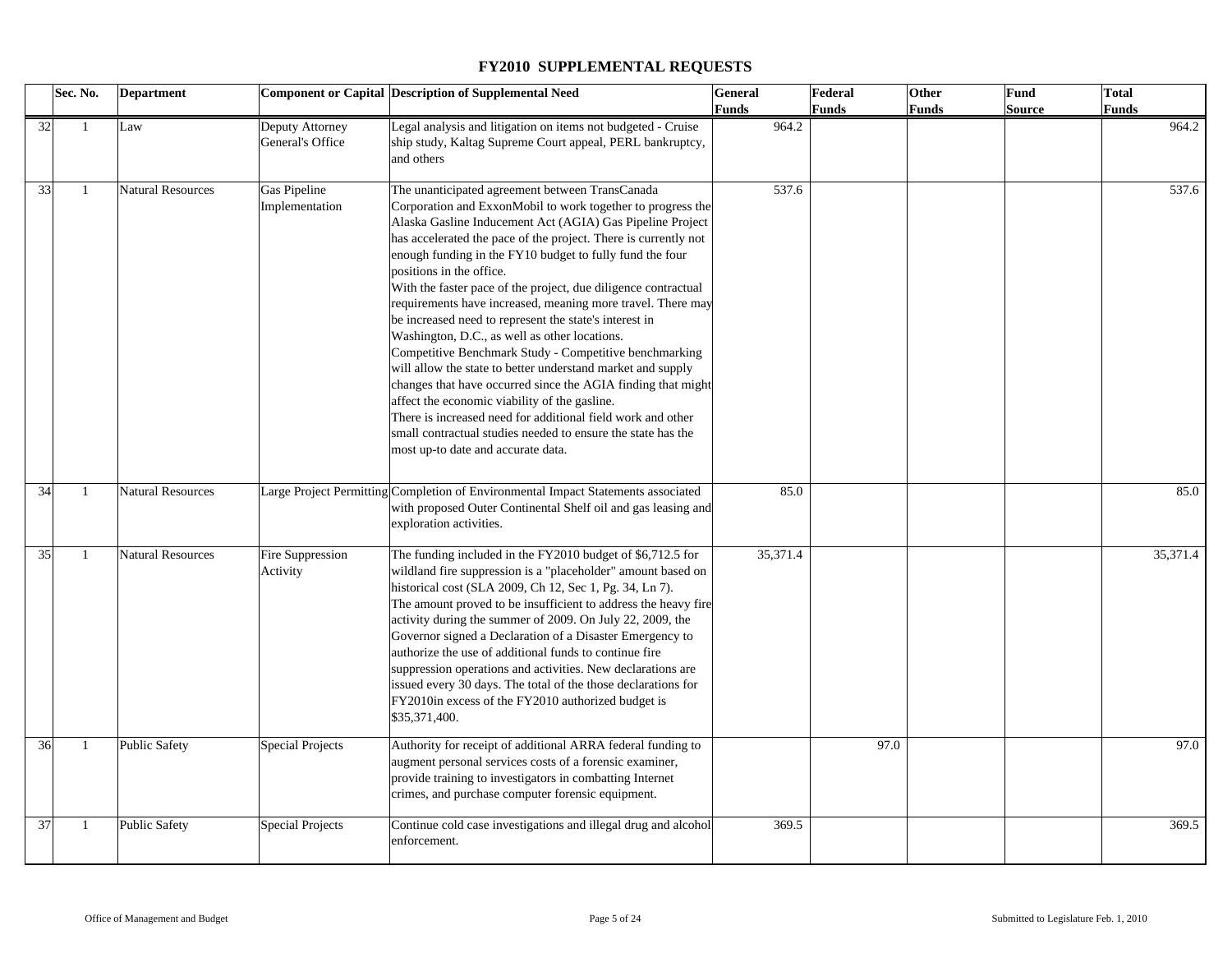| Sec. No. |              | <b>Department</b>    |                                                                                | <b>Component or Capital Description of Supplemental Need</b>                                                                                                                                                                                                                                                                                                                                                                                                                                                                                                                                    | <b>General</b>        | Federal      | Other        | Fund                                                                                                  | <b>Total</b>          |
|----------|--------------|----------------------|--------------------------------------------------------------------------------|-------------------------------------------------------------------------------------------------------------------------------------------------------------------------------------------------------------------------------------------------------------------------------------------------------------------------------------------------------------------------------------------------------------------------------------------------------------------------------------------------------------------------------------------------------------------------------------------------|-----------------------|--------------|--------------|-------------------------------------------------------------------------------------------------------|-----------------------|
| 38       | $\mathbf{1}$ | <b>Public Safety</b> |                                                                                | Prisoner Transportation Funding to cover projected shortfall in prisoner transportation<br>costs - airline ticket and private charter costs, baggage fees,<br>out-of-state extradition fees and state travel office fees - based<br>on straight-line projection for the year from the past 6.5<br>months.                                                                                                                                                                                                                                                                                       | <b>Funds</b><br>300.0 | <b>Funds</b> | <b>Funds</b> | <b>Source</b>                                                                                         | <b>Funds</b><br>300.0 |
| 39       | 1            | Revenue              | <b>Treasury Division</b>                                                       | Establish partial-year funding and new state investment<br>officer position, coinciding with a state investment strategy<br>change to support an internal effort to begin active<br>management of other public market investments. Approval of<br>this request and related funding in the Alaska Retirement<br>Management Board (ARMB) component will enable the<br>department to reduce external investment manager fees in the<br>ARMB Custody and Management Fee component.                                                                                                                  |                       |              |              | 50.0 I/A Receipts                                                                                     | 50.0                  |
| 40       | $\mathbf{1}$ | Revenue              | Alaska Retirement<br>Management Board                                          | Increases funding in the Alaska Retirement Management<br>Board (ARMB) component to fund one new investment<br>officer position requested by the Treasury Division. Approval<br>of the new Investment Officer position and funding will<br>enable the department to reduce external investment manager<br>fees in the ARMB Custody and Management Fee component.                                                                                                                                                                                                                                 |                       |              |              | 50.0 \$8.8 Benefit<br><b>Systems Receipts</b><br>\$28.3 PERS<br>\$12.5 TRS<br>\$0.3 JRS<br>\$0.1 NGRS | 50.0                  |
| 41       | $\mathbf{1}$ | Revenue              | Alaska Retirement<br>Management Board<br>Custody and<br><b>Management Fees</b> | Reduced authorization is requested to reflect a decline in<br>management fees resulting from a reduction in actively<br>managed large cap publicly traded stocks as well as a<br>decrease in management fees resulting from manager<br>terminations due to organizational and performance issues<br>and renegotiated contracts at a lower rate. The request<br>represents the potential savings to the State by establishing<br>and funding a new in-house Investment Officer in the<br>Treasury Division to make asset allocation decisions rather<br>than contracting with external managers. |                       |              |              | $(850.0)$ (\$584.6) PERS<br>(\$256.3) TRS<br>$($7.1)$ JRS<br>(\$2.0) NGRS                             | (850.0)               |
| 42       | $\mathbf{1}$ | Revenue              | Permanent Fund<br>Dividend Division                                            | Postage and printing costs for an unanticipated and necessary<br>additional public outreach about the change from hard copy<br>PFD applications to the web version. During this transitional<br>year, however, the division has encountered the need for<br>additional public notification and outreach about the changes<br>that had not initially been anticipated.                                                                                                                                                                                                                           |                       |              |              | 94.1 Permanent Fund<br>Dividend                                                                       | 94.1                  |
| 43       | -1           | Revenue              | <b>Child Support Services</b><br>Division                                      | One-time fund source change from Receipt Supported<br>Services to federal incentive receipt authority. The Child<br>Support Services Division (CSSD) earned additional federal<br>incentive receipts in FFY2008 for meeting or exceeding<br>federal performance standards. The division received<br>notification on December 17, 2009 that additional FFY08<br>incentive dollars had been earned.                                                                                                                                                                                               |                       | 217.7        |              | $(217.7)$ Receipt<br>Supported<br>Services                                                            | $0.0\,$               |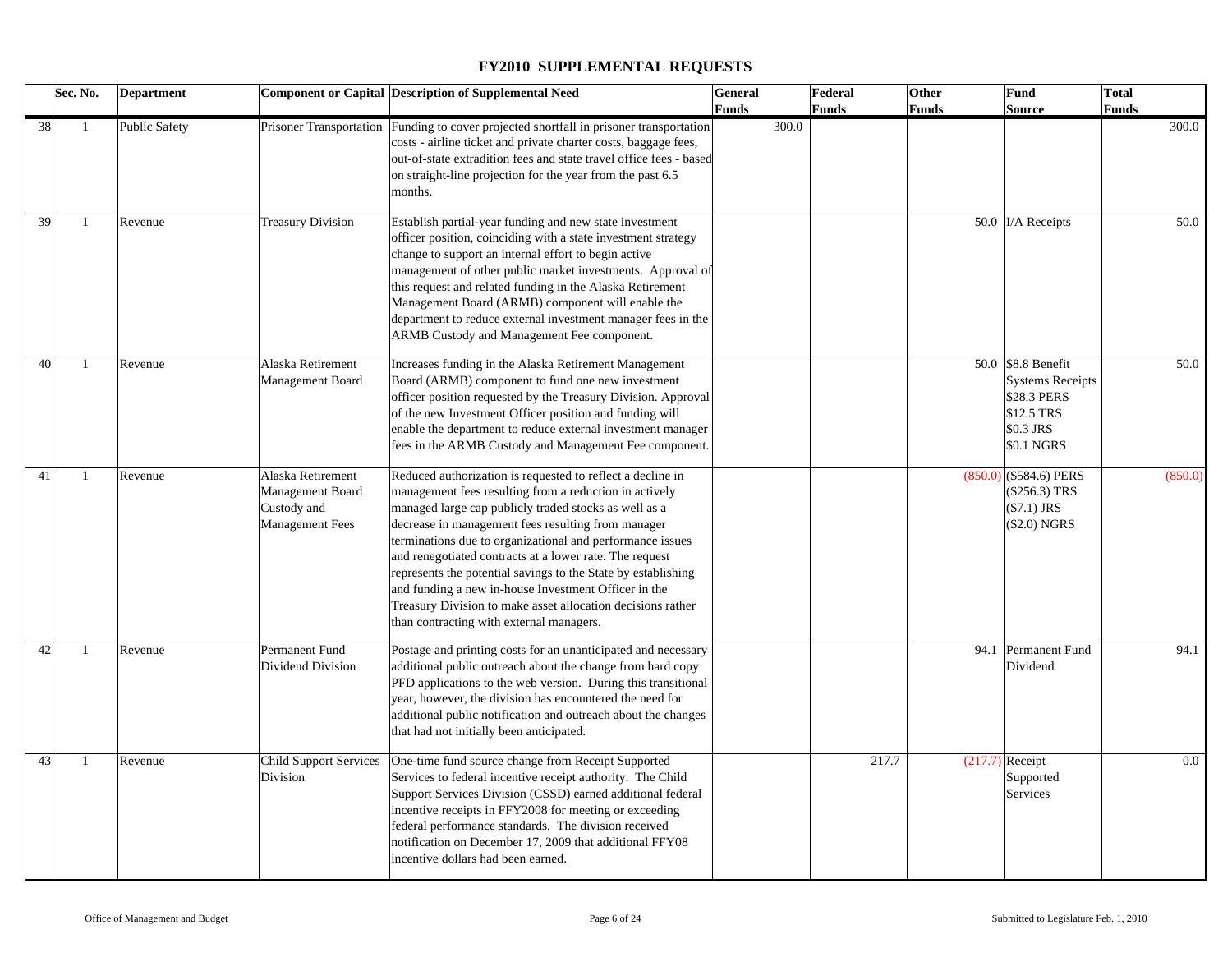|    | Sec. No. | <b>Department</b>                                              |          | <b>Component or Capital Description of Supplemental Need</b>                                                                                                                                                                                                                                                                                                                                                                                                                                                                                                                                                                                                                                                                                                                                                                                                                                                                                                        | <b>General</b><br>Funds | Federal<br><b>Funds</b> | Other<br><b>Funds</b> | <b>Fund</b><br><b>Source</b> | <b>Total</b><br><b>Funds</b> |
|----|----------|----------------------------------------------------------------|----------|---------------------------------------------------------------------------------------------------------------------------------------------------------------------------------------------------------------------------------------------------------------------------------------------------------------------------------------------------------------------------------------------------------------------------------------------------------------------------------------------------------------------------------------------------------------------------------------------------------------------------------------------------------------------------------------------------------------------------------------------------------------------------------------------------------------------------------------------------------------------------------------------------------------------------------------------------------------------|-------------------------|-------------------------|-----------------------|------------------------------|------------------------------|
| 44 | -1       | Revenue                                                        |          | Administrative Services The Department of Revenue's servers crashed on 9/20/2009,<br>affecting the Permanent Fund Dividend Application<br>Information System (DAIS), the Tax Division's systems, and<br>State Treasury systems. The need to bring all systems back<br>online was critical. As a result, the department entered into an<br>emergency agreement with Microsoft to provide problem<br>resolution services and assist in bringing the systems back<br>online.                                                                                                                                                                                                                                                                                                                                                                                                                                                                                           | 60.1                    |                         |                       |                              | 60.1                         |
| 45 |          | Revenue                                                        |          | Administrative Services The Department of Revenue maintains significant server and<br>database infrastructures that include the Permanent Fund<br>Dividend Division, the Tax Division, and the State Treasury<br>Division. These systems use Microsoft Windows Server, SQL<br>production and test databases VMware, and two NetApp<br>storage filers in Juneau and Anchorage. In order for the<br>department to provide the appropriate level of reliability and<br>operational support, these systems need best practices defined<br>and implemented for security, change control, documentation,<br>backups, disaster recovery and planning.<br>This request is to fund the following two contracts:<br>Disaster Recovery and Security Procedures Backup Support -<br>\$70.0<br>Windows Server, SQL Server, and Help Desk Support - \$30.0                                                                                                                        | 100.0                   |                         |                       |                              | 100.0                        |
| 46 | -1       | Transportation and Public Central Region Support<br>Facilities | Services | Legal Costs Related to Nikishka Beach Road Case<br>The Department of Transportation and Public Facilities<br>(DOT&PF) contends that Offshore Systems Kenai (OSK) is<br>illegally engaged in the obstruction, control and closure of<br>public access to and through Nikishka Beach Road which is a<br>public road owned and operated by DOT&PF. OSK has<br>established a guard shack and gate to prevent access to the<br>road and beach in response to U.S. Coast Guard requirements<br>that they secure and protect OSK's facility from trespass,<br>vandalism, theft, etc.<br>The case began in late FY08 and a trial has taken place;<br>however the Judge has still not issued a ruling on the trial.<br>We have incurred \$45.5 in legal costs through December<br>2009. If a "Notice of Appeal" is not filed, the estimated<br>amount needed for the Department of Law to complete post<br>trial work is approximately \$15.0 for a total of \$60.5 in FY10. | 60.5                    |                         |                       |                              | 60.5                         |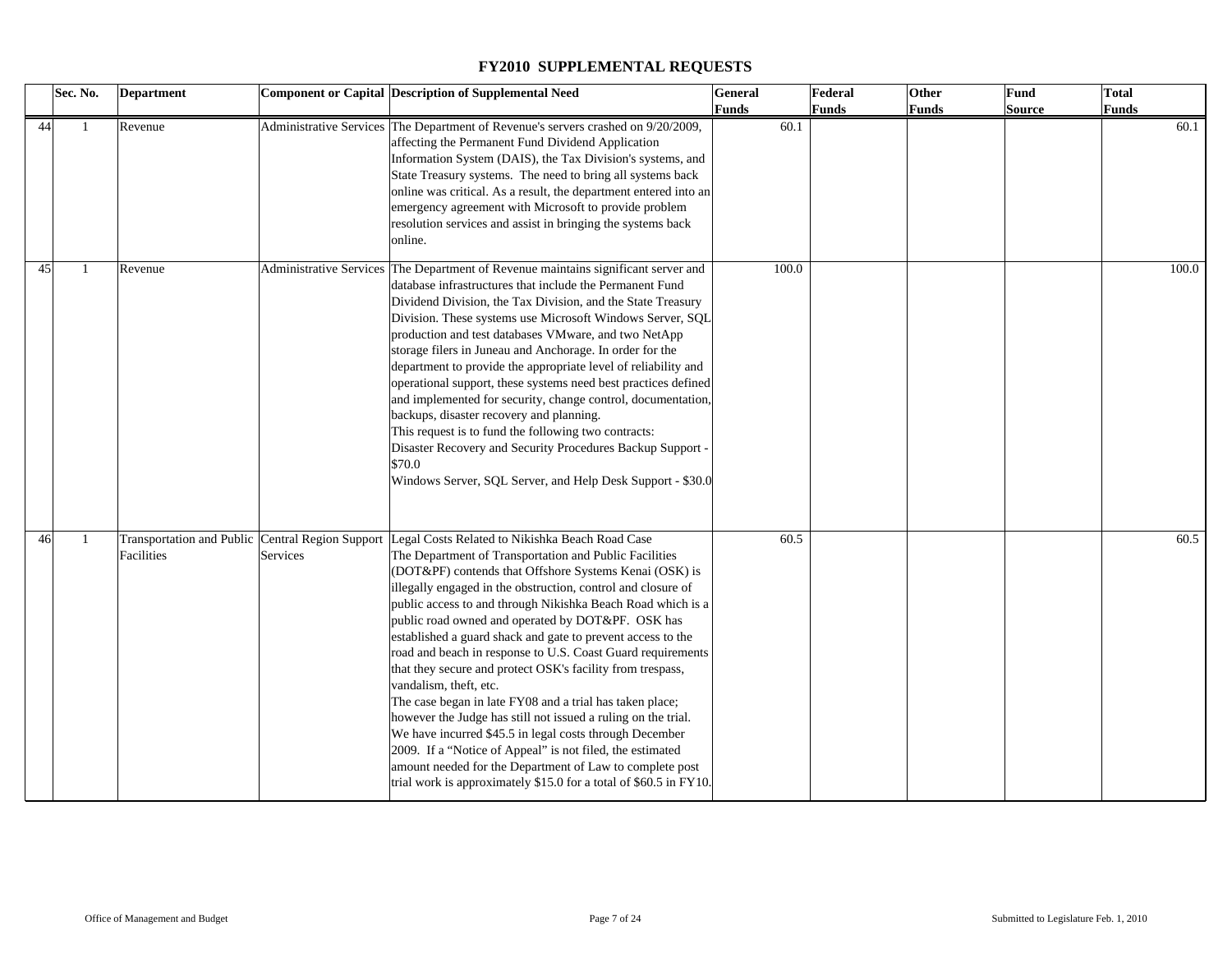|    | Sec. No.     | <b>Department</b>                               |            | <b>Component or Capital Description of Supplemental Need</b>    | <b>General</b> | Federal      | Other        | Fund                   | <b>Total</b> |         |
|----|--------------|-------------------------------------------------|------------|-----------------------------------------------------------------|----------------|--------------|--------------|------------------------|--------------|---------|
|    |              |                                                 |            |                                                                 | <b>Funds</b>   | <b>Funds</b> | <b>Funds</b> | <b>Source</b>          | <b>Funds</b> |         |
| 47 | -1           | Transportation and Public Program Development   |            | Road Weather Information System (RWIS) Maintenance              | 175.0          |              |              |                        |              | 175.0   |
|    |              | Facilities                                      |            | Costs                                                           |                |              |              |                        |              |         |
|    |              |                                                 |            | State funding will provide the resources to conduct critical    |                |              |              |                        |              |         |
|    |              |                                                 |            | maintenance work on the Department's Road Weather               |                |              |              |                        |              |         |
|    |              |                                                 |            | Information System (RWIS) program. The funding is               |                |              |              |                        |              |         |
|    |              |                                                 |            | necessary to maintain the RWIS software, equipment and a        |                |              |              |                        |              |         |
|    |              |                                                 |            | network of forty-nine (49) environmental sensor stations        |                |              |              |                        |              |         |
|    |              |                                                 |            | (ESS) strategically located along the highway system. Each      |                |              |              |                        |              |         |
|    |              |                                                 |            | ESS provides weather sensor data (temperature, wind speed,      |                |              |              |                        |              |         |
|    |              |                                                 |            | wind direction, relative humidity, pavement and sub-surface     |                |              |              |                        |              |         |
|    |              |                                                 |            | temperatures) and camera images.                                |                |              |              |                        |              |         |
|    |              |                                                 |            | RWIS maintenance activities are not eligible for federal        |                |              |              |                        |              |         |
|    |              |                                                 |            | dollars and without adequate funding there is a potential risk  |                |              |              |                        |              |         |
|    |              |                                                 |            | of the entire RWIS network becoming inoperable.                 |                |              |              |                        |              |         |
|    |              |                                                 |            |                                                                 |                |              |              |                        |              |         |
| 48 | $\mathbf{1}$ | Transportation and Public State Equipment Fleet |            | Increased Operational Costs for Parts, Commodities, Services,   |                |              |              | $2,706.7$ Highway      |              | 2,706.7 |
|    |              | Facilities                                      |            | and Fuel Purchases                                              |                |              |              | Equipment              |              |         |
|    |              |                                                 |            | Travel - Travel is required to support the repairs and          |                |              |              | <b>Working Capital</b> |              |         |
|    |              |                                                 |            | preventative maintenance programs for vehicles and              |                |              |              | Fund                   |              |         |
|    |              |                                                 |            | equipment at rural airports and highways. Due to the            |                |              |              |                        |              |         |
|    |              |                                                 |            | unprecedented increase in fuel costs, airfares throughout the   |                |              |              |                        |              |         |
|    |              |                                                 |            | state were increased, having a direct impact on maintaining     |                |              |              |                        |              |         |
|    |              |                                                 |            | existing services.                                              |                |              |              |                        |              |         |
|    |              |                                                 |            | Services - Costs continue stay at higher levels than currently  |                |              |              |                        |              |         |
|    |              |                                                 |            | reflected in the component's budget for the shipment of freight |                |              |              |                        |              |         |
|    |              |                                                 |            | such as parts, commodities, vehicles and equipment, the         |                |              |              |                        |              |         |
|    |              |                                                 |            | mission of the program is seriously impacted. Additional        |                |              |              |                        |              |         |
|    |              |                                                 |            | costs for vendor repairs are also being passed along to the     |                |              |              |                        |              |         |
|    |              |                                                 |            | State by the contractors.                                       |                |              |              |                        |              |         |
|    |              |                                                 |            | Commodities - Fuel costs and necessary consumables paid by      |                |              |              |                        |              |         |
|    |              |                                                 |            | the State Equipment Fleet and billed to the corresponding       |                |              |              |                        |              |         |
|    |              |                                                 |            | executive branch agencies have increased substantially since    |                |              |              |                        |              |         |
|    |              |                                                 |            | FY07. An increase in budget authority is required based on      |                |              |              |                        |              |         |
|    |              |                                                 |            | the projected use of these services through historical data.    |                |              |              |                        |              |         |
|    |              |                                                 |            | Parts and other commodities used by the State have also         |                |              |              |                        |              |         |
|    |              |                                                 |            | increased in cost.                                              |                |              |              |                        |              |         |
| 49 | -1           | Transportation and Public Northern Region       |            | Galena Maintenance Facility Operating and Maintenance           | 99.9           |              |              |                        |              | 99.9    |
|    |              | Facilities                                      | Facilities | Costs                                                           |                |              |              |                        |              |         |
|    |              |                                                 |            | The FY09 operating budget contained a \$110.0 increment to      |                |              |              |                        |              |         |
|    |              |                                                 |            | maintain a maintenance building at Galena that was              |                |              |              |                        |              |         |
|    |              |                                                 |            | transferred to the Department from the U.S. Air Force. That     |                |              |              |                        |              |         |
|    |              |                                                 |            | funding level was based upon completion of some aggressive      |                |              |              |                        |              |         |
|    |              |                                                 |            | cost savings measures which would be accomplished as part       |                |              |              |                        |              |         |
|    |              |                                                 |            | of a capital project for energy improvements. The project is    |                |              |              |                        |              |         |
|    |              |                                                 |            | scheduled for completion in the summer of 2010. FY10            |                |              |              |                        |              |         |
|    |              |                                                 |            | estimated expenditures are \$209.9, leaving a projected         |                |              |              |                        |              |         |
|    |              |                                                 |            | shortfall of \$99.9.                                            |                |              |              |                        |              |         |
|    |              |                                                 |            |                                                                 |                |              |              |                        |              |         |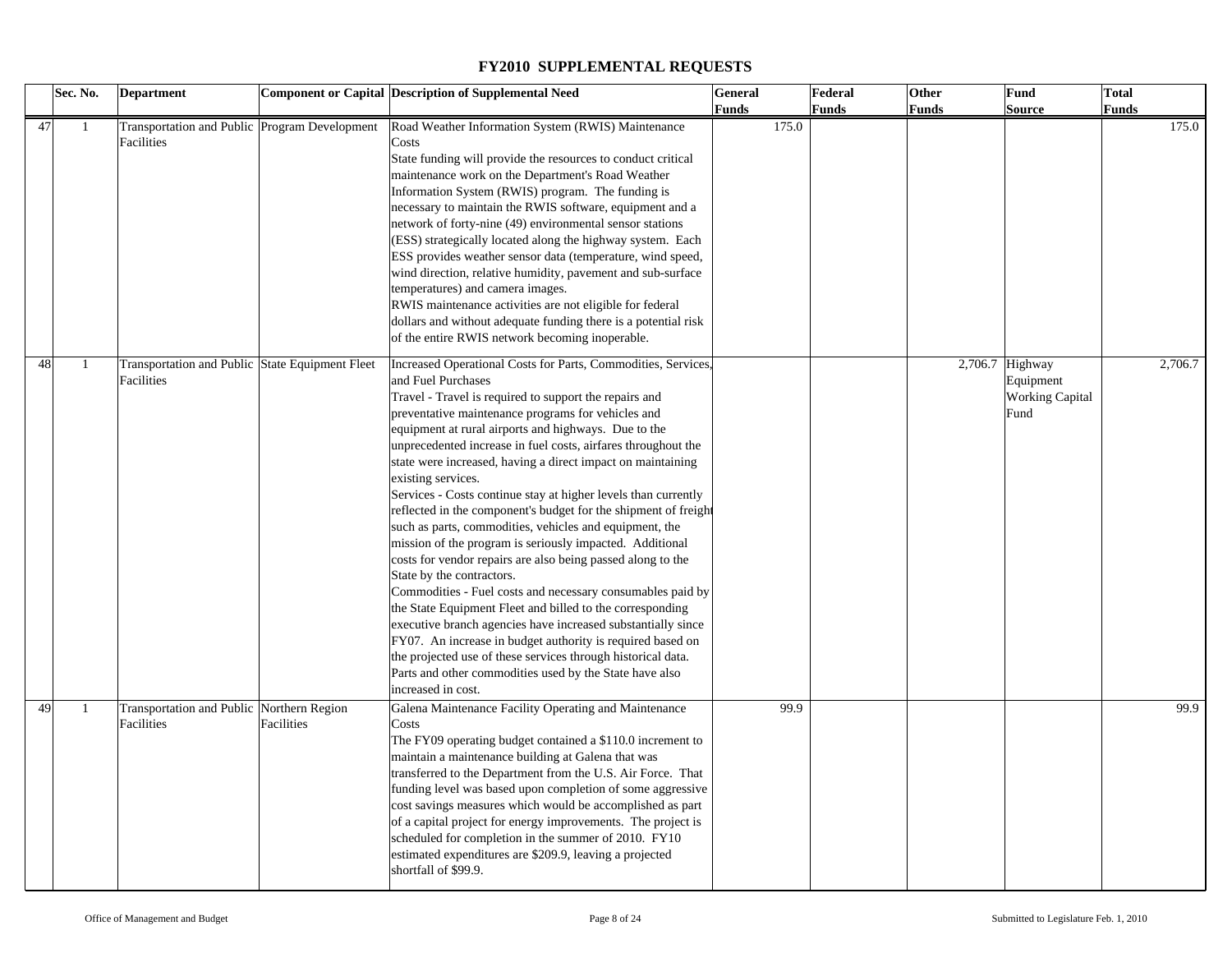|    | Sec. No. | <b>Department</b>                                        | <b>Component or Capital Description of Supplemental Need</b>                                                                                                                                                                                                                                                                                                                                                                                                                                                                                                                                                                                                                                                 | General<br>Funds | Federal<br>Funds | Other<br>Funds | Fund<br><b>Source</b> | <b>Total</b><br><b>Funds</b> |       |
|----|----------|----------------------------------------------------------|--------------------------------------------------------------------------------------------------------------------------------------------------------------------------------------------------------------------------------------------------------------------------------------------------------------------------------------------------------------------------------------------------------------------------------------------------------------------------------------------------------------------------------------------------------------------------------------------------------------------------------------------------------------------------------------------------------------|------------------|------------------|----------------|-----------------------|------------------------------|-------|
| 50 |          | Transportation and Public Central Region<br>Facilities   | Enforcement of Clean Water Act - Environmental Protection<br>Highways and Aviation   Agency (EPA) Street Sweeping and Permit Compliance Costs<br>Additional funding is required to meet the minimum<br>requirements of the Environmental Protection Agency (EPA)<br>Municipal Separate Storm Sewer System (MS4) Permit. The<br>MS4 permit will go into effect on February 1, 2010. The<br>EPA's MS4 permit increases the street sweeping requirements<br>that are above and beyond the current MS4 permit, monitoring<br>various aspects of the permit and reporting to EPA with<br>regards to the permit.<br>The FY2011 Governor's budget request includes \$1,682.0 for<br>these new ongoing requirements. | 606.0            |                  |                |                       |                              | 606.0 |
| 51 |          | Transportation and Public Northern Region<br>Facilities  | Legal Costs for Material Site Lawsuits<br>Highways and Aviation Due to ongoing lawsuits filed by one of the regional native<br>corporations for alleged infringement on their land and rights<br>of way, we have incurred excessive costs again this year for<br>Department of Law attorneys. None of the three lawsuits filed<br>have yet gone to court so the total cost is unknown. Additional<br>funding for \$150.0 is based on the amount expended to date<br>for attorneys and expert witnesses.                                                                                                                                                                                                      | 150.0            |                  |                |                       |                              | 150.0 |
| 52 |          | Transportation and Public Southeast Region<br>Facilities | Transportation Security Agency Requirements - Door Lock<br>Highways and Aviation System and Fingerprint Machine<br>To continue to meet Transportation Security Agency<br>requirements a new security access door lock system needs to<br>be installed for the Sitka Airport Terminal. The control<br>system for these doors is outdated and has become unreliable.<br>A replacement system is estimated to cost \$30.0.<br>Transportation Security Administration regulations require the<br>Department to fingerprint all badge holders at our certificated<br>airports. The existing fingerprint machine is out of date and<br>has become unreliable. A new machine is estimated to cost<br>\$14.9.        | 44.9             |                  |                |                       |                              | 44.9  |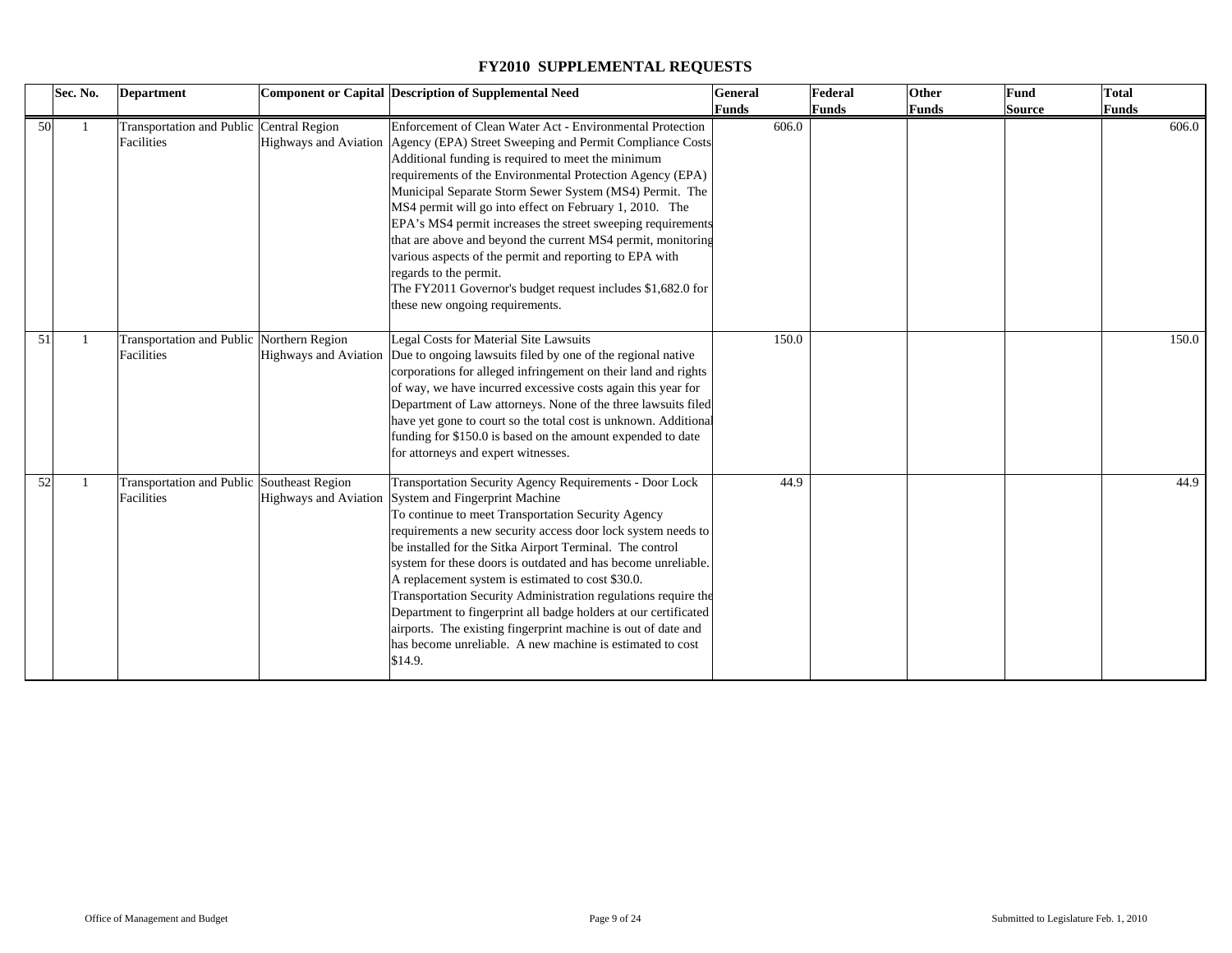|    | Sec. No.     | <b>Department</b>                             |                    | <b>Component or Capital Description of Supplemental Need</b>    | <b>General</b> | Federal      | Other        | Fund   | Total   |
|----|--------------|-----------------------------------------------|--------------------|-----------------------------------------------------------------|----------------|--------------|--------------|--------|---------|
|    |              |                                               |                    |                                                                 | <b>Funds</b>   | <b>Funds</b> | <b>Funds</b> | Source | Funds   |
| 53 | $\mathbf{1}$ | Transportation and Public Whittier Access and |                    | Bid Protest Costs for Whittier Tunnel Operations Contract       | 50.0           |              |              |        | 50.0    |
|    |              | Facilities                                    | Tunnel             | A bidder protested the award of a contract for operation of the |                |              |              |        |         |
|    |              |                                               |                    | Whittier Tunnel Toll Facility. This resulted in unplanned       |                |              |              |        |         |
|    |              |                                               |                    | attorney and hearing officer costs which will continue until a  |                |              |              |        |         |
|    |              |                                               |                    | settlement is reached. The Department of Law has billed         |                |              |              |        |         |
|    |              |                                               |                    | \$12.0 for attorney services through November 2009, and we      |                |              |              |        |         |
|    |              |                                               |                    | estimate \$8.0 of additional legal fees for the remainder of    |                |              |              |        |         |
|    |              |                                               |                    | FY10. The Department of Administration has billed \$11.7        |                |              |              |        |         |
|    |              |                                               |                    | for a hearing officer; we anticipate needing approximately      |                |              |              |        |         |
|    |              |                                               |                    | \$18.3 (\$3.0 on average) for additional mediation services     |                |              |              |        |         |
|    |              |                                               |                    |                                                                 |                |              |              |        |         |
|    |              |                                               |                    | through June. It is unknown whether there will be additional    |                |              |              |        |         |
|    |              |                                               |                    | expenses associated with this litigation such as potential      |                |              |              |        |         |
|    |              |                                               |                    | settlement costs.                                               |                |              |              |        |         |
|    |              |                                               |                    |                                                                 |                |              |              |        |         |
| 54 | $\mathbf{1}$ | Transportation and Public Whittier Access and |                    | Increased Operating Costs and Reduced Toll Revenue at the       | 385.0          |              |              |        | 385.0   |
|    |              | Facilities                                    | Tunnel             | <b>Whittier Tunnel</b>                                          |                |              |              |        |         |
|    |              |                                               |                    | Additional funding is necessary to fund the operation of the    |                |              |              |        |         |
|    |              |                                               |                    | Whittier Tunnel Toll Facility for the remainder of FY10.        |                |              |              |        |         |
|    |              |                                               |                    | Additional costs were incurred for cable repair, railroad       |                |              |              |        |         |
|    |              |                                               |                    | crossing fees, increased State Equipment Fleet equipment        |                |              |              |        |         |
|    |              |                                               |                    | replacement fees, CPI adjustments for the current contract,     |                |              |              |        |         |
|    |              |                                               |                    | and additional roadway maintenance work leading up to the       |                |              |              |        |         |
|    |              |                                               |                    | tunnel. In addition to increased costs, toll revenues have      |                |              |              |        |         |
|    |              |                                               |                    |                                                                 |                |              |              |        |         |
|    |              |                                               |                    | declined due to economic conditions, reduced cruise ship        |                |              |              |        |         |
|    |              |                                               |                    | dockings, and gasoline prices.                                  |                |              |              |        |         |
| 55 | $\mathbf{1}$ | Court System                                  | Administration and | Appropriation of a settlement the State received on a claim for | 35.5           |              |              |        | 35.5    |
|    |              |                                               | Support            | prepaid phone card long distance charges.                       |                |              |              |        |         |
|    |              |                                               |                    |                                                                 |                |              |              |        |         |
| 56 | 2            |                                               |                    | Sets out the funding by agency for the appropriations in        |                |              |              |        |         |
|    |              |                                               |                    | Section 1.                                                      |                |              |              |        |         |
|    |              |                                               |                    |                                                                 |                |              |              |        |         |
| 57 | 3            | Commerce, Community                           | Capital            | City of Kodiak: Public Safety Building Community Jail           | 2,100.0        |              |              |        | 2,100.0 |
|    |              | and Economic                                  |                    | Completion                                                      |                |              |              |        |         |
|    |              | Development                                   |                    | The City of Kodiak requests a municipal grant for \$2.1         |                |              |              |        |         |
|    |              |                                               |                    | million to finish the community jail portion of their new       |                |              |              |        |         |
|    |              |                                               |                    | facility. The State contracts with the City of Kodiak for beds  |                |              |              |        |         |
|    |              |                                               |                    | in their community jail. The \$2.1 million amount is to finish  |                |              |              |        |         |
|    |              |                                               |                    | out that portion of the new facility.                           |                |              |              |        |         |
|    |              |                                               |                    |                                                                 |                |              |              |        |         |
| 58 | 3            | Corrections                                   | Capital            | Replacement of the failed fire alarm system located at the      | 350.0          |              |              |        | 350.0   |
|    |              |                                               |                    | Combined Hiland Mountain Correctional Center, housing           |                |              |              |        |         |
|    |              |                                               |                    | units I, II and III. Due to the system's age, repairs are no    |                |              |              |        |         |
|    |              |                                               |                    | longer supported by the manufacturer. The department is         |                |              |              |        |         |
|    |              |                                               |                    | meanwhile providing a 24/7 fire watch in lieu of the            |                |              |              |        |         |
|    |              |                                               |                    | incalculable cost of relocating inmates to another site.        |                |              |              |        |         |
|    |              |                                               |                    |                                                                 |                |              |              |        |         |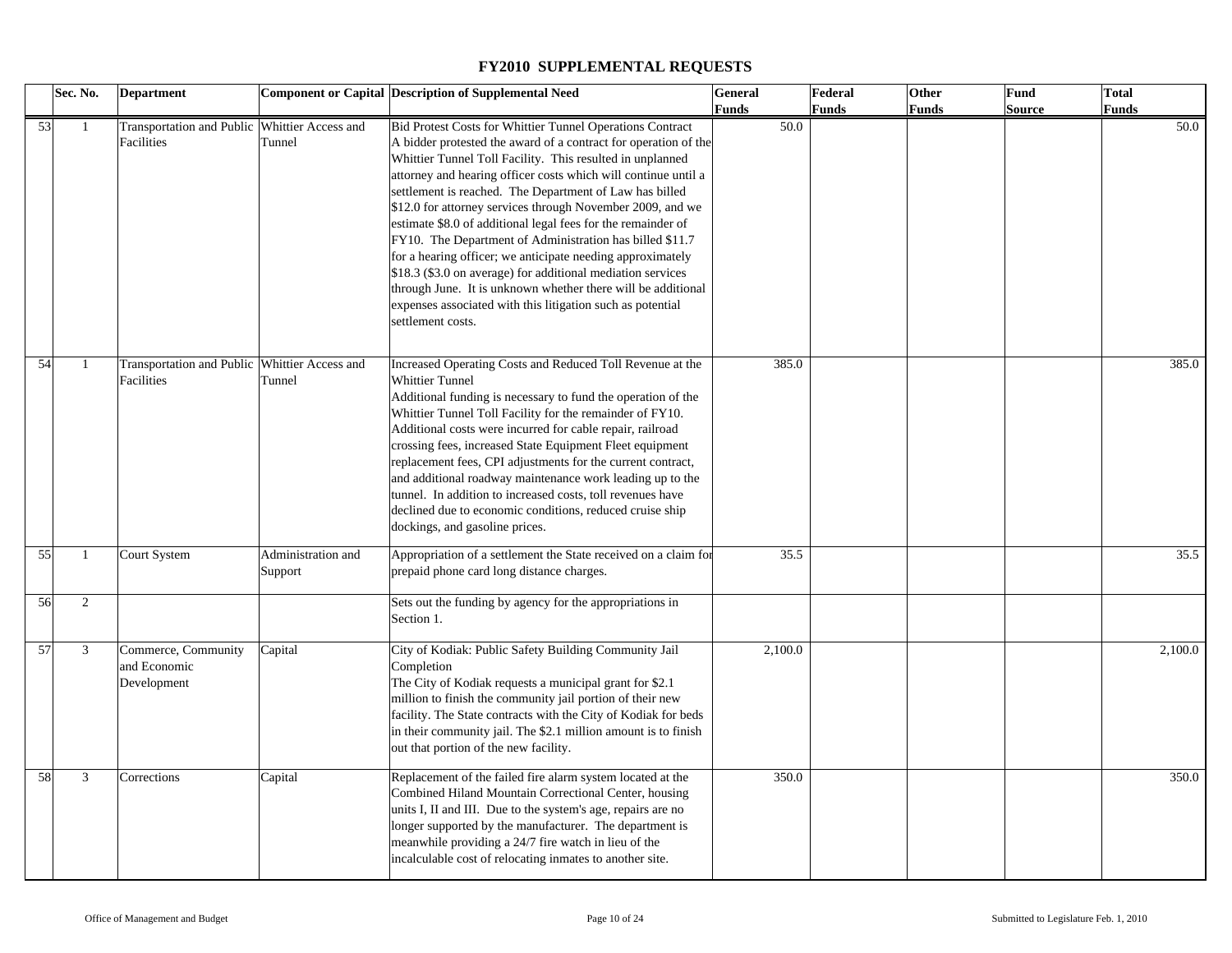|    | Sec. No. | <b>Department</b>                  |         | <b>Component or Capital Description of Supplemental Need</b>     | <b>General</b> | Federal      | Other        | Fund                           | <b>Total</b> |          |
|----|----------|------------------------------------|---------|------------------------------------------------------------------|----------------|--------------|--------------|--------------------------------|--------------|----------|
|    |          |                                    |         |                                                                  | Funds          | <b>Funds</b> | <b>Funds</b> | <b>Source</b>                  | <b>Funds</b> |          |
|    | 59<br>3  | Corrections                        | Capital | Replacement of the Fairbanks Correctional Center frequently      | 2,500.0        |              |              |                                |              | 2,500.0  |
|    |          |                                    |         | failing 1966 steam heating system, at the recommendation of      |                |              |              |                                |              |          |
|    |          |                                    |         | a contracted engineer, with a hot water/glycol heating system    |                |              |              |                                |              |          |
|    |          |                                    |         | that bears a lower cost of operation.                            |                |              |              |                                |              |          |
|    |          |                                    |         |                                                                  |                |              |              |                                |              |          |
| 60 | 3        | Health and Social Services Capital |         | Medicaid Management Information System Completion.               | 6,208.0        | 8,782.3      |              |                                |              | 14,990.3 |
| 61 | 3        | Transportation and Public Capital  |         | Alaska Marine Highway System - Vessel and Terminal               | 4,000.0        |              |              |                                |              | 4,000.0  |
|    |          | Facilities                         |         | Overhaul and Rehabilitation                                      |                |              |              |                                |              |          |
|    |          |                                    |         | This amends an existing FY2010 project (sec. 1, Ch 15, SLA       |                |              |              |                                |              |          |
|    |          |                                    |         | 2009, page 21, lines 17 - 20), increasing the FY2010             |                |              |              |                                |              |          |
|    |          |                                    |         | appropriation to \$10,000,000.                                   |                |              |              |                                |              |          |
|    |          |                                    |         | Annual maintenance and overhaul on vessels and at terminals,     |                |              |              |                                |              |          |
|    |          |                                    |         | particularly component or system failures which will impact      |                |              |              |                                |              |          |
|    |          |                                    |         | service in the short term. Annual overhaul of vessels is         |                |              |              |                                |              |          |
|    |          |                                    |         | necessary to pass United States Coast Guard (USGS)               |                |              |              |                                |              |          |
|    |          |                                    |         | inspections and obtain a Certificate of Inspection (COI)         |                |              |              |                                |              |          |
|    |          |                                    |         | necessary to operate.                                            |                |              |              |                                |              |          |
|    |          |                                    |         |                                                                  |                |              |              |                                |              |          |
|    | 62<br>3  | <b>Transportation and</b>          | Capital | <b>Airport Improvement Program - Appropriation Level</b>         |                | 5,257.5      | 15,000.0     |                                |              | 20,257.5 |
| 63 | 3        | <b>Public Facilities</b>           |         |                                                                  | 0.0            | 0.0          |              |                                |              | 15,000.0 |
|    |          | Transportation and Public Capital  |         | Debt Defeasance - International Airports                         |                |              |              | 15,000.0 International         |              |          |
|    |          | Facilities                         |         | This is a new project request for FY2010.                        |                |              |              | <b>Airport Revenue</b><br>Fund |              |          |
|    |          |                                    |         | Implement recommendations by the State's bond counsel to         |                |              |              |                                |              |          |
|    |          |                                    |         | minimize the amount of revenue needed to be collected from       |                |              |              |                                |              |          |
|    |          |                                    |         | airport customers and to meet debt service coverage ratios       |                |              |              |                                |              |          |
|    |          |                                    |         | required under the bond resolution rate covenant. This           |                |              |              |                                |              |          |
|    |          |                                    |         | request will allow the International Airport System to meet the  |                |              |              |                                |              |          |
|    |          |                                    |         | technical requirements of the bond resolution rate covenant      |                |              |              |                                |              |          |
|    |          |                                    |         | while also minimizing the amount of revenue needed from          |                |              |              |                                |              |          |
|    |          |                                    |         | rates and fees. Both are required to meet all fiscal obligations |                |              |              |                                |              |          |
|    |          |                                    |         | and maintain fiscal integrity.                                   |                |              |              |                                |              |          |
|    |          |                                    |         |                                                                  |                |              |              |                                |              |          |
| 64 | 3        | Transportation and Public Capital  |         | Gustavus: Airport Runway Safety Area                             |                | 500.0        |              |                                |              | 500.0    |
|    |          | Facilities                         |         | This amends an existing FY2010 project (sec. 1, Ch 15, SLA       |                |              |              |                                |              |          |
|    |          |                                    |         | 2009, page 25, lines 10 - 11), increasing the FY2010             |                |              |              |                                |              |          |
|    |          |                                    |         | allocation to \$10,500,000.                                      |                |              |              |                                |              |          |
|    |          |                                    |         | The Gustavus Airport Runway Safety Area (RSA) does not           |                |              |              |                                |              |          |
|    |          |                                    |         | meet Federal Aviation Administration (FAA) standards for         |                |              |              |                                |              |          |
|    |          |                                    |         | the size of the area surrounding a runway that protects aircraft |                |              |              |                                |              |          |
|    |          |                                    |         | that land short, over-run, or veer off the paved runway          |                |              |              |                                |              |          |
|    |          |                                    |         | surface. This project consists of the design and construction    |                |              |              |                                |              |          |
|    |          |                                    |         | of an expanded RSA that will meet standards and improve          |                |              |              |                                |              |          |
|    |          |                                    |         | safety for all aircraft operating at Gustavus.                   |                |              |              |                                |              |          |
|    |          |                                    |         | The engineer's estimate has been revised and advertising of      |                |              |              |                                |              |          |
|    |          |                                    |         | the project is expected in mid-May, which would allow for        |                |              |              |                                |              |          |
|    |          |                                    |         | construction during summer 2010.                                 |                |              |              |                                |              |          |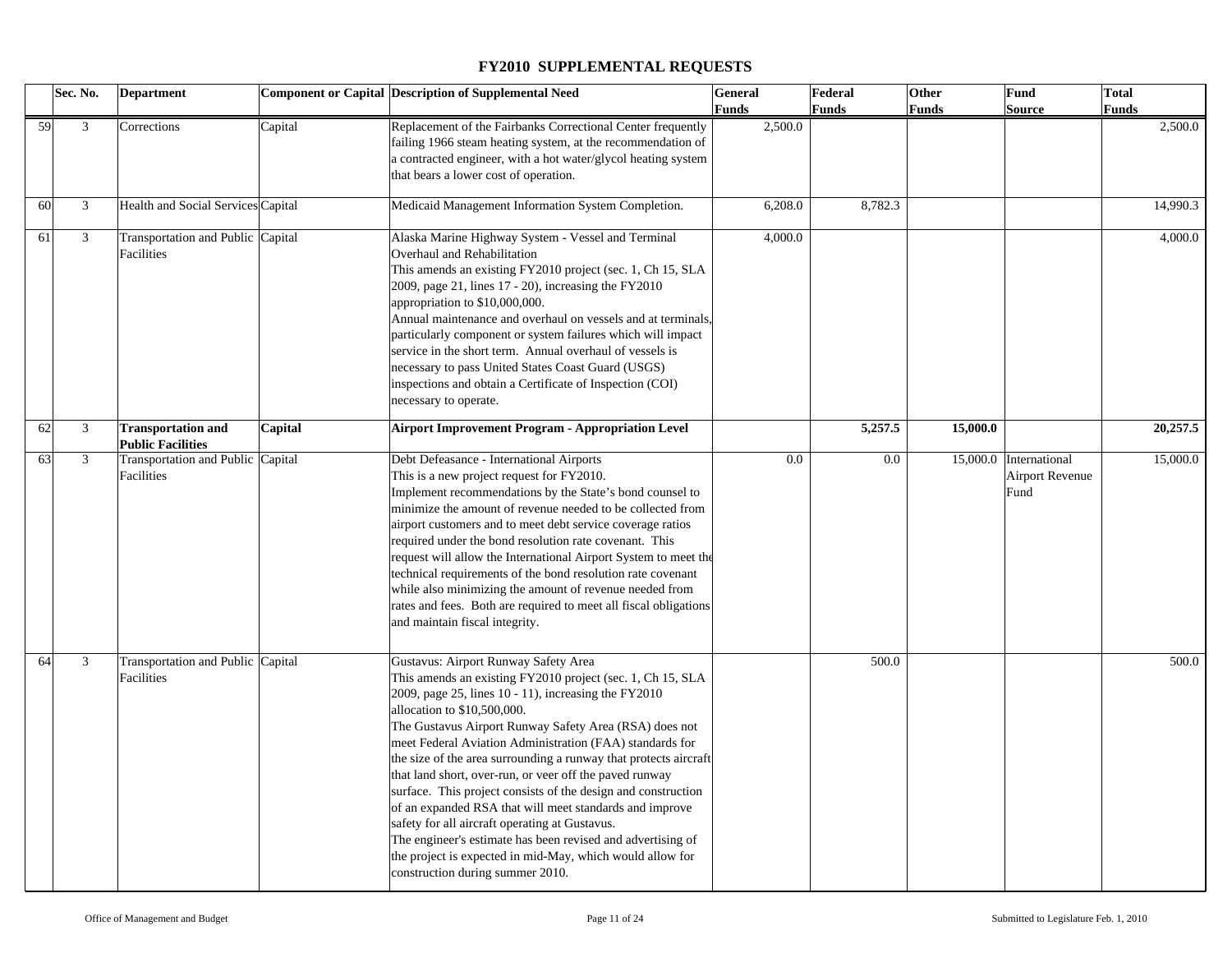|    | Sec. No. | <b>Department</b>                               | <b>Component or Capital Description of Supplemental Need</b>                                                                                                                                                                                                                                                                                                                                                                                                                                                                                                                                                                                                                                                                                                                                                                                                                                                                                                                                                                                                               | <b>General</b> | Federal | Other        | Fund   | <b>Total</b> |
|----|----------|-------------------------------------------------|----------------------------------------------------------------------------------------------------------------------------------------------------------------------------------------------------------------------------------------------------------------------------------------------------------------------------------------------------------------------------------------------------------------------------------------------------------------------------------------------------------------------------------------------------------------------------------------------------------------------------------------------------------------------------------------------------------------------------------------------------------------------------------------------------------------------------------------------------------------------------------------------------------------------------------------------------------------------------------------------------------------------------------------------------------------------------|----------------|---------|--------------|--------|--------------|
|    |          |                                                 |                                                                                                                                                                                                                                                                                                                                                                                                                                                                                                                                                                                                                                                                                                                                                                                                                                                                                                                                                                                                                                                                            | Funds          | Funds   | <b>Funds</b> | Source | Funds        |
| 65 | 3        | Transportation and Public Capital<br>Facilities | King Cove: Airport Fencing<br>This is a new project request for FY2010.<br>The airport was recently reconstructed including installation<br>of a new lighting system. The King Cove area borders on<br>Izembek National Wildlife Refuge and experiences frequent<br>visitation by brown bears. The new vertical elements of the<br>lighting system are being subjected to intense ursine scrutiny<br>as possible additions to their culinary menu. Resultant<br>equipment damage is becoming excessive and a fencing<br>project is needed to protect the Federal Aviation<br>Administration funded investments and reduce maintenance<br>costs.<br>The engineer's estimate has been revised and advertising of<br>the project is expected in mid-March with contract award<br>expected in mid-May.                                                                                                                                                                                                                                                                         |                | 1,400.0 |              |        | 1,400.0      |
| 66 | 3        | Transportation and Public Capital<br>Facilities | Kodiak: Chemical Storage Building<br>This is a new project request for FY2010.<br>This project will provide a safe storage and mixing area for<br>liquid de-icing materials and equipment. Without the building<br>and storage tanks to mix the dry urea for liquid application,<br>the use of sand for runway de-icing will continue. New<br>Alaska Airlines jets have a less-forgiving engine for sand or<br>foreign object debris ingestion which could lead to engine<br>failure. The need to switch from sand to chemical de-icing at<br>Kodiak is further underscored by Central Region Maintenance<br>and Operations' inability to obtain sand that meets the<br>minimum specifications identified by the Federal Aviation<br>Administration (FAA). The de-icing material storage facility<br>will provide a controlled environment, thereby minimizing the<br>possibility of a spill or handling accident.<br>The engineer's estimate has been revised and advertising of<br>the project is expected in mid-February with contract award<br>expected in mid-April. |                | 1,300.0 |              |        | 1,300.0      |
| 67 | 3        | Transportation and Public Capital<br>Facilities | Nulato: Airport Improvements<br>This is a new project request for FY2010.<br>Resurface the airport operational surfaces, rehabilitate the<br>access road, apply dust palliative, replace lighting, construct a<br>snow removal equipment building, and other improvements as<br>funds allow.<br>This project is expected to be advertised in early March.                                                                                                                                                                                                                                                                                                                                                                                                                                                                                                                                                                                                                                                                                                                  |                | 827.5   |              |        | 827.5        |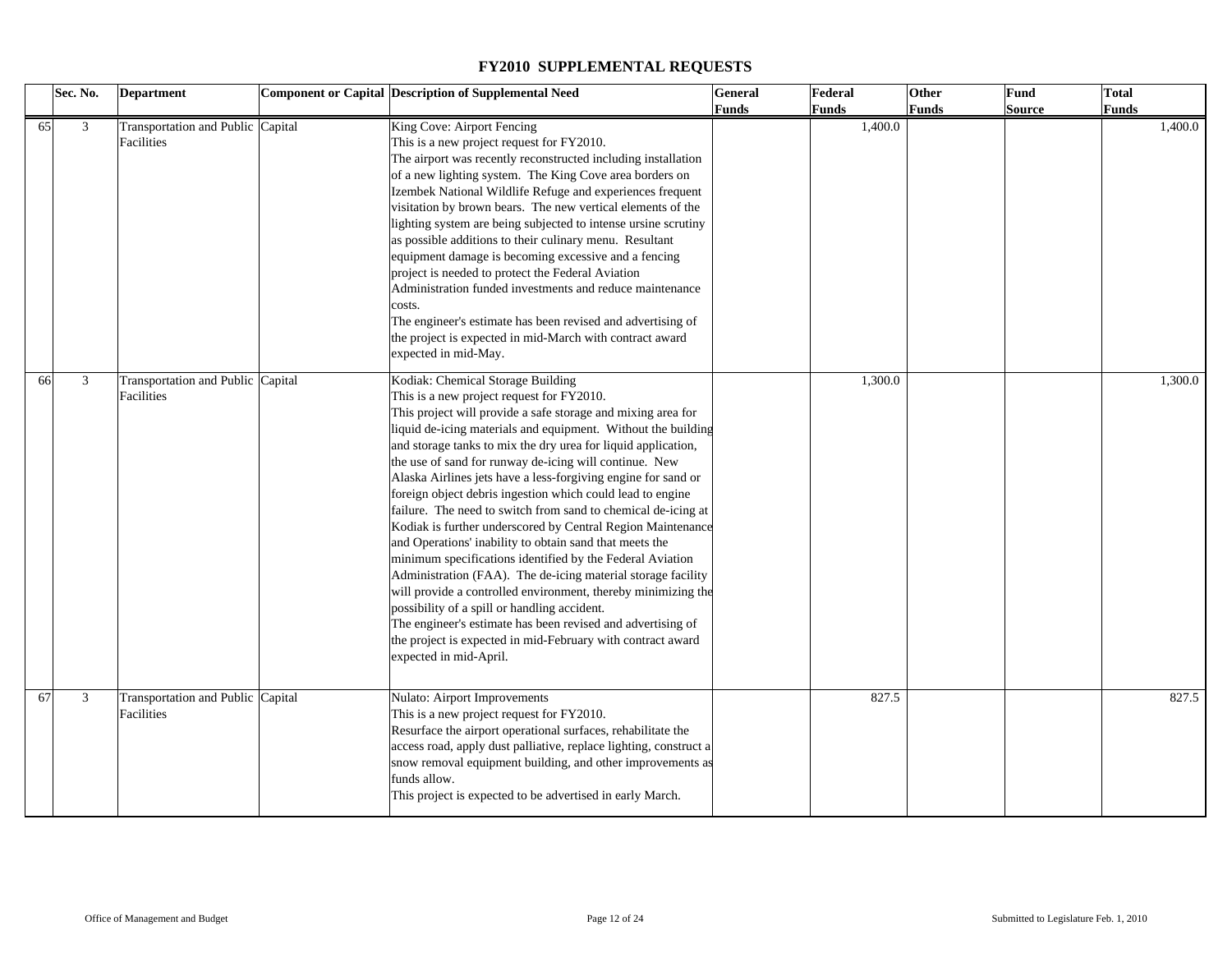|    | Sec. No. | <b>Department</b>                                     |         | <b>Component or Capital Description of Supplemental Need</b>                                                                                                                                                                                                                                                                                                                                                                                                                                                                                                                                                                                                                                                                                                                                                                                                       | <b>General</b> | Federal | <b>Other</b> | Fund   | Total   |
|----|----------|-------------------------------------------------------|---------|--------------------------------------------------------------------------------------------------------------------------------------------------------------------------------------------------------------------------------------------------------------------------------------------------------------------------------------------------------------------------------------------------------------------------------------------------------------------------------------------------------------------------------------------------------------------------------------------------------------------------------------------------------------------------------------------------------------------------------------------------------------------------------------------------------------------------------------------------------------------|----------------|---------|--------------|--------|---------|
|    |          |                                                       |         |                                                                                                                                                                                                                                                                                                                                                                                                                                                                                                                                                                                                                                                                                                                                                                                                                                                                    | <b>Funds</b>   | Funds   | <b>Funds</b> | Source | Funds   |
| 68 | 3        | Transportation and Public Capital<br>Facilities       |         | Unalaska: Chemical Storage Building<br>This is a new project request for FY2010.<br>This facility is needed in order to use the new de-icing vehicle<br>already in place. The chemical de-icing material is needed to<br>reduce the use of sand at the airport because Maintenance and<br>Operations cannot obtain sand that meets the minimum<br>specifications identified in the new Federal Aviation<br>Administration Circular. Unalaska has frequent periods of<br>zero traction ratings which result in closure of the airport.<br>This building is needed to house the new specialized de-icing<br>truck in a controlled environment minimizing the possibility<br>of a spill or handling accident.<br>The engineer's estimate has been revised and advertising of<br>the project is expected in mid-February with contract award<br>expected in mid-April. |                | 1,230.0 |              |        | 1,230.0 |
| 69 | 3        | <b>Transportation and</b><br><b>Public Facilities</b> | Capital | <b>Emergency Repairs - Appropriation level</b>                                                                                                                                                                                                                                                                                                                                                                                                                                                                                                                                                                                                                                                                                                                                                                                                                     | 7,356.1        |         |              |        | 7,356.1 |
| 70 | 3        | Transportation and Public Capital<br>Facilities       |         | Central Region Hightower Emergency Maintenance and<br>Repairs<br>This is a new project request for FY2010.<br>Inspections of hightower lighting structures in Central Region<br>have identified work that needs to be performed on 17 of<br>these structures in order for them to remain structurally sound.<br>This work includes welding repairs and foundation bolt<br>tightening. The repairs will require the use of specialized<br>equipment, crane services, materials, labor, and contracted<br>welding/engineering support.                                                                                                                                                                                                                                                                                                                               | 365.5          |         |              |        | 365.5   |
| 71 | 3        | Transportation and Public Capital<br>Facilities       |         | Dyea Road Washout Emergency Repair<br>This is a new project request for FY2010.<br>On August 28, 2009 the ADOT/PF Maintenance Foreman at<br>our Skagway Station alerted us of erosion problems occurring<br>along our Dyea Road adjacent to Taiya River. There are<br>reported to be about 30 residents living beyond the erosion<br>area. The roadway in this area is very narrow with rock wall<br>on the one side and the river on the other. The area has been<br>repaired several time over the years. The erosion caused<br>several areas of the roadway to become very narrow and a<br>major safety issue to the traveling public. Temporary<br>barricades and notices were installed.<br>All work was completed in a timely fashion, just prior to<br>winter weather setting in.                                                                           | 101.6          |         |              |        | 101.6   |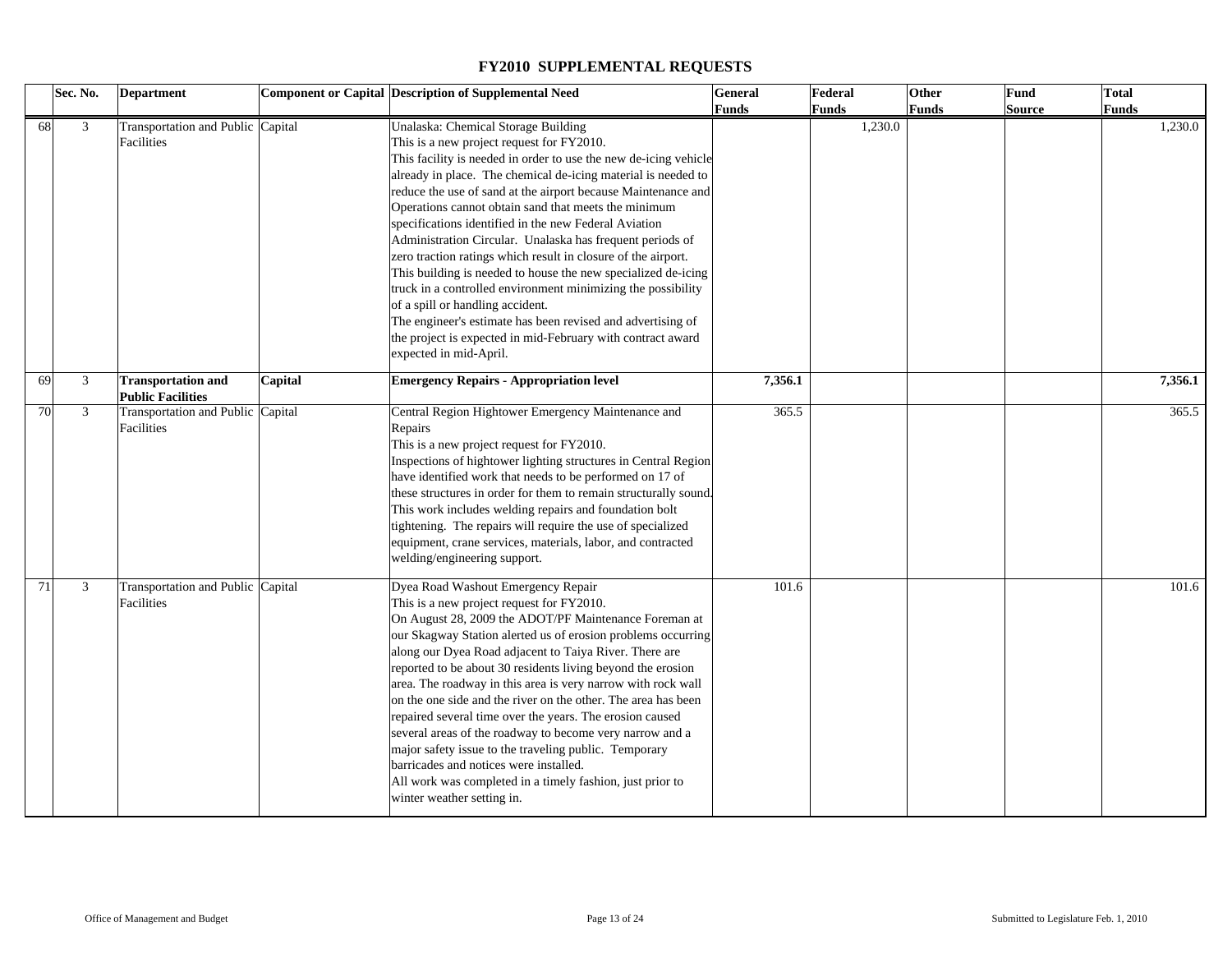|    | Sec. No.       | <b>Department</b>                               | <b>Component or Capital Description of Supplemental Need</b>                                                                                                                                                                                                                                                                                                                                                                                                                                                                                                                                                                                                                                                                                                                                                                                                                                                                    | <b>General</b> | Federal | Other        | Fund          | <b>Total</b> |
|----|----------------|-------------------------------------------------|---------------------------------------------------------------------------------------------------------------------------------------------------------------------------------------------------------------------------------------------------------------------------------------------------------------------------------------------------------------------------------------------------------------------------------------------------------------------------------------------------------------------------------------------------------------------------------------------------------------------------------------------------------------------------------------------------------------------------------------------------------------------------------------------------------------------------------------------------------------------------------------------------------------------------------|----------------|---------|--------------|---------------|--------------|
|    |                |                                                 |                                                                                                                                                                                                                                                                                                                                                                                                                                                                                                                                                                                                                                                                                                                                                                                                                                                                                                                                 | Funds          | Funds   | <b>Funds</b> | <b>Source</b> | <b>Funds</b> |
| 72 | $\mathfrak{Z}$ | Transportation and Public Capital<br>Facilities | Glenn Highway MP 63.5 Erosion Emergency Repairs<br>This is a new project request for FY2010.<br>The Matanuska River eroded into the roadway embankment<br>approximately 400 feet in length, resulting in a 9-foot vertical<br>drop close to the edge of the highway pavement, within one<br>foot at some locations. Immediate repairs taken to preserve<br>the integrity of the embankment and save the highway<br>included placement of super sacks at the toe of the<br>embankment to protect it from further erosion.<br>Permanent repairs will include removal of temporary shore<br>protection, removal of existing guardrail, and installation of<br>new embankment and riprap rock armor for approximately<br>530 linear feet and installation of new guardrail.                                                                                                                                                         | 1,125.0        |         |              |               | 1,125.0      |
| 73 | 3              | Transportation and Public Capital<br>Facilities | Glenn Highway Slides at MP 101 and 115 Emergency<br>Repairs<br>This is a new project request for FY2010.<br>Emergency repairs performed as a result of slides on the<br>Glenn Highway at MP 101 and 115.<br>MP 101 - A beaver dam failure on the uphill side of the Glenn<br>Highway caused a slide with a large amount of water, gravel<br>and debris overtopping the highway at MP 101 on July 9,<br>2009. M&O forces responded and initiated immediate repairs<br>by removing debris and gravel from the road surface as well<br>as removing debris from plugged culverts to allow the<br>material to subside naturally.<br>MP 115 - A slide with a large amount of water, mud, and<br>debris overtopped the Glenn Highway am MP 115 on July 16,<br>2009. M&O forces responded and initiated immediate repairs<br>by removing mud and debris from the highway and<br>reestablished drainage features of the highway ditches. | 225.0          |         |              |               | 225.0        |
| 74 | 3              | Transportation and Public Capital<br>Facilities | Haines Highway MP 19 Slide Emergency Repairs<br>This is a new project request for FY2010.<br>On August 29, 2009 heavy rains in the Haines area created a<br>gravel, rock and mud slide on, over, and across the Haines<br>Highway from the adjacent hillside. This slide followed a<br>creek bed down to the highway and clogged the culverts and<br>closed the highway to traffic for approximately 4 hrs. Work<br>was completed by ADOT/PF maintenance crews with some<br>equipment rented from local sources. Material was hauled<br>off, highway was cleaned, ditches and culverts were cleaned<br>and re-established, and the upland creek bed was cleared of<br>debris.                                                                                                                                                                                                                                                   | 80.0           |         |              |               | 80.0         |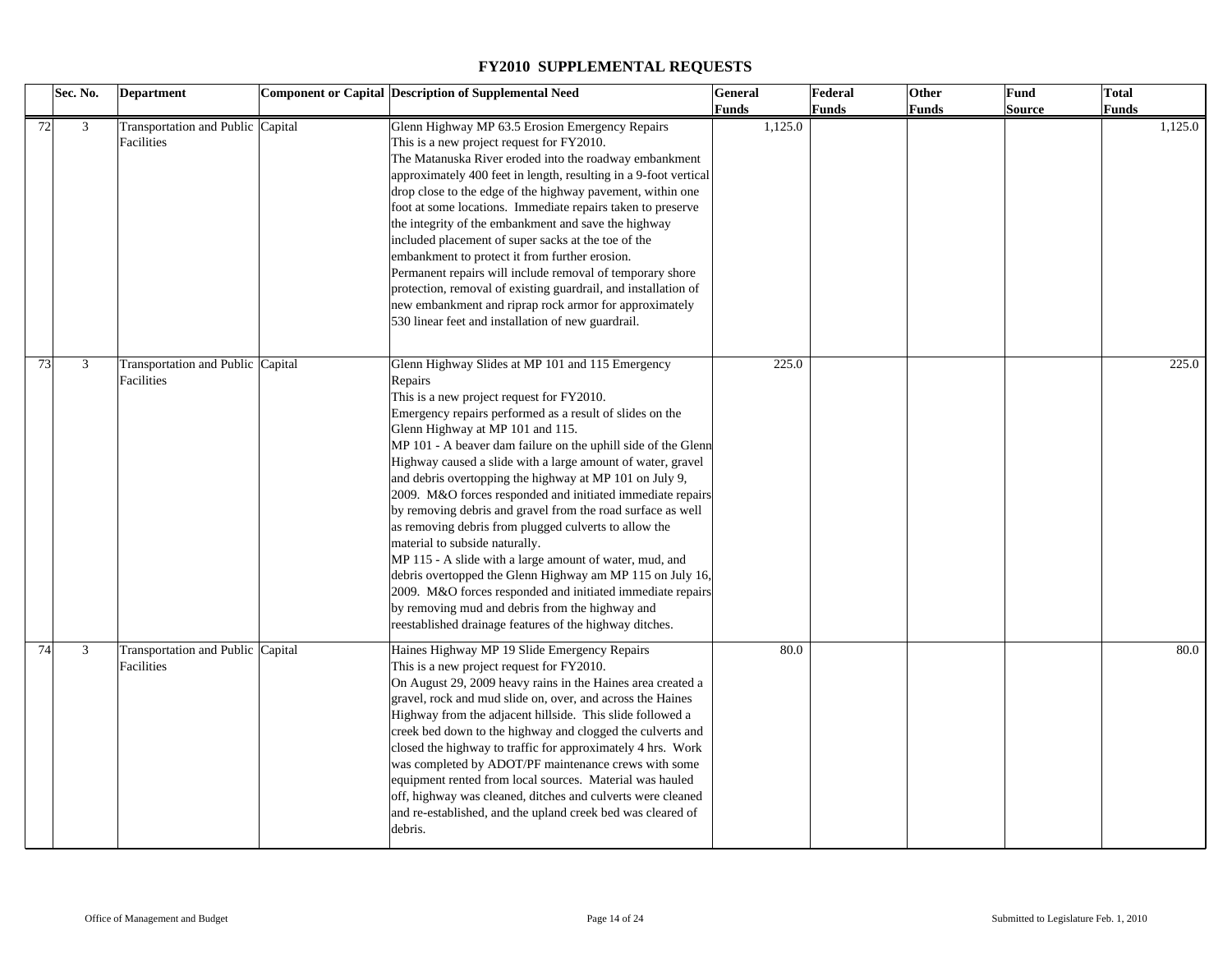|    | Sec. No. | <b>Department</b>                               | <b>Component or Capital Description of Supplemental Need</b>                                                                                                                                                                                                                                                                                                                                                                                                                                                                                                                                                                                                                                                                                                                                                                                                                                                                                                                                                         | <b>General</b> | Federal      | Other | Fund   | Total |
|----|----------|-------------------------------------------------|----------------------------------------------------------------------------------------------------------------------------------------------------------------------------------------------------------------------------------------------------------------------------------------------------------------------------------------------------------------------------------------------------------------------------------------------------------------------------------------------------------------------------------------------------------------------------------------------------------------------------------------------------------------------------------------------------------------------------------------------------------------------------------------------------------------------------------------------------------------------------------------------------------------------------------------------------------------------------------------------------------------------|----------------|--------------|-------|--------|-------|
|    |          |                                                 |                                                                                                                                                                                                                                                                                                                                                                                                                                                                                                                                                                                                                                                                                                                                                                                                                                                                                                                                                                                                                      | <b>Funds</b>   | <b>Funds</b> | Funds | Source | Funds |
|    | 3<br>75  | Transportation and Public Capital<br>Facilities | Kodiak Flood Emergency Repairs<br>This is a new project request for FY2010.<br>A major storm caused flooding and mudslides on Rezanof<br>Drive, Anton Larsen Bay Road, Chiniak Highway and at the<br>Kodiak Airport totaling approximately 2.3 million dollars.<br>Damage on Anton Larsen Bay Road included replacement of<br>failed culverts, reconstruction of sections of washed out<br>roadway, and repairs to a portion of Red Cloud Bridge that<br>had collapsed into the water. Rezanof Drive required<br>cleaning of ditches, culverts and guardrail repair or<br>replacement, debris removal and slope contouring. Chiniak<br>Highway required culvert replacement, pavement repairs and<br>ditch and culvert cleaning.<br>Funding is requested for costs associated with the October<br>2009 declared emergency for flood damage on Kodiak Island<br>that are not eligible for reimbursement by the Federal<br>Highway Administration (FHWA) or the Federal Emergency<br>Management Administration (FEMA). | 500.0          |              |       |        | 500.0 |
| 76 | 3        | Transportation and Public Capital<br>Facilities | Petersville Road Emergency Repairs<br>This is a new project request for FY2010.<br>In May of 2005, a section of Petersville Road near MP 14.5 at<br>Kroto Creek failed. This section of road climbs along the side<br>of the hill and is formed on steep embankments. Due to<br>spring thaw and water a portion of the road embankment slid<br>down the hill. Repair of the embankment failure by Central<br>Region Maintenance and Operations forces is beyond what is<br>considered maintenance. This supplemental request is<br>needed to close the project.                                                                                                                                                                                                                                                                                                                                                                                                                                                      | 113.7          |              |       |        | 113.7 |
| 77 | 3        | Transportation and Public Capital<br>Facilities | Salmon River Road Emergency Repairs<br>This is a new project request for FY2010.<br>August rains and melting glaciers created a heavy river flow<br>that eroded the banks of the Salmon River paralleling our<br>Salmon River Road. This heavy flow washed out over 250<br>feet of roadway at Mile 7. This area had not been provided<br>bank stabilization. The washout closed the road which at the<br>time was providing access to crews working at a gold mine<br>further up the road. The washout and continued erosion was<br>threatening three power poles along the road.<br>A closely coordinated effort by the ADOT/PF construction<br>section, ADOT/PF maintenance section, the U.S. Forest<br>Service and local private parties completed the project in a<br>timely fashion.                                                                                                                                                                                                                            | 425.3          |              |       |        | 425.3 |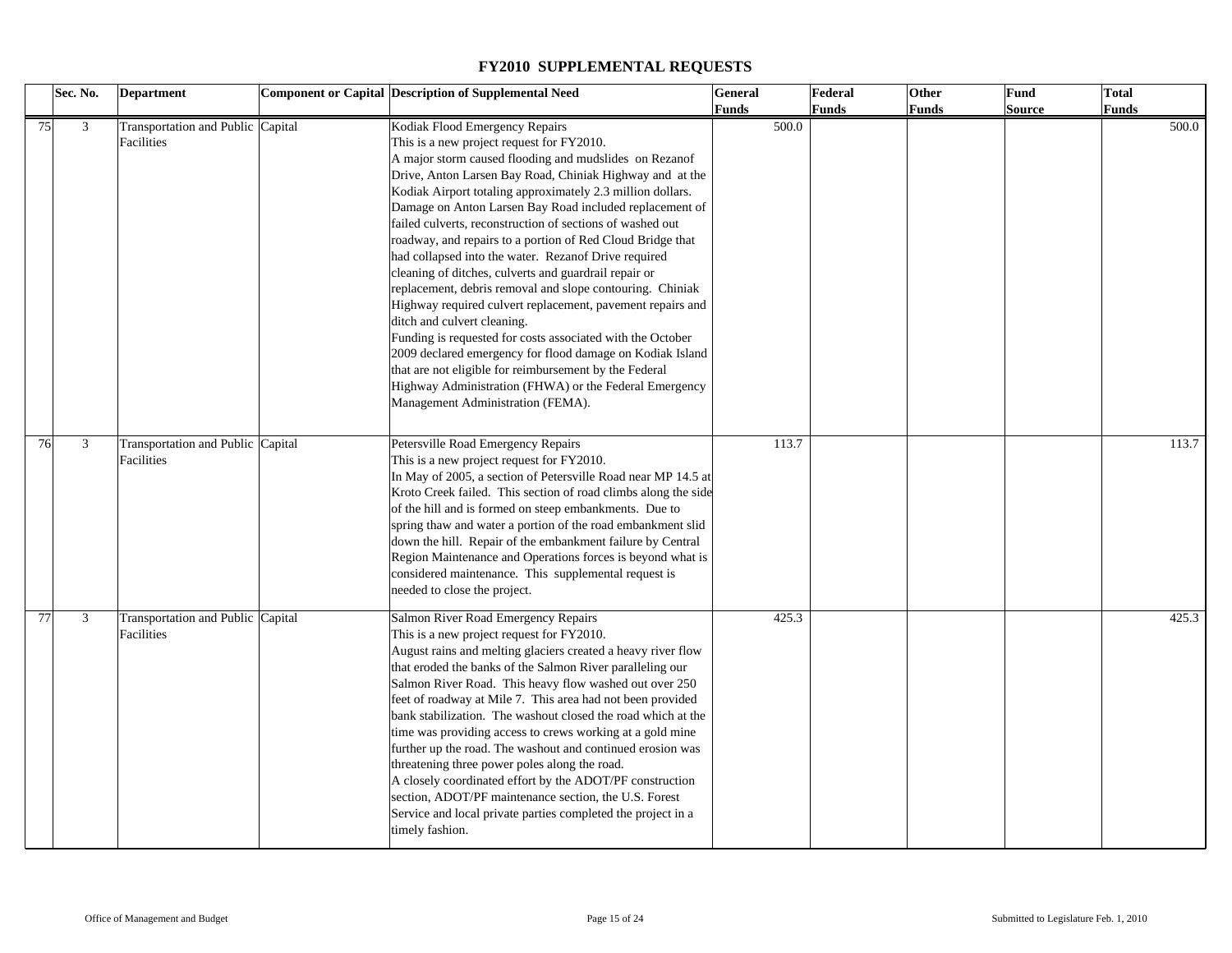|    | Sec. No. | Department                                            |         | Component or Capital Description of Supplemental Need                                                                                                                                                                                                                                                                                                                                                                                                                                                                                                                                                                                                                                                                                                                                   | General      | Federal      | Other | <b>Fund</b>   | <b>Total</b> |
|----|----------|-------------------------------------------------------|---------|-----------------------------------------------------------------------------------------------------------------------------------------------------------------------------------------------------------------------------------------------------------------------------------------------------------------------------------------------------------------------------------------------------------------------------------------------------------------------------------------------------------------------------------------------------------------------------------------------------------------------------------------------------------------------------------------------------------------------------------------------------------------------------------------|--------------|--------------|-------|---------------|--------------|
|    |          |                                                       |         |                                                                                                                                                                                                                                                                                                                                                                                                                                                                                                                                                                                                                                                                                                                                                                                         | <b>Funds</b> | <b>Funds</b> | Funds | <b>Source</b> | <b>Funds</b> |
| 78 | 3        | Transportation and Public Capital<br>Facilities       |         | Seward Airport Emergency Repair and Upgrade<br>This is a new project request for FY2010.<br>The Seward Airport Taxiway was damaged by flooding from<br>the Resurrection River in July 2009. Emergency repairs were<br>completed in August of 2009. The Taxiway's location is a<br>low point in the airfield and is inundated with water every<br>time the Resurrection River overflows its bank.<br>A short term solution is to install 19 new 42" culverts<br>alongside the three existing 42" culverts. If funding is not<br>provided for permanent repairs, the State will have to<br>continue performing emergency repairs along the taxiway<br>when the Resurrection River floods. This will cause the<br>taxiway to be shut down and impairs the usage for the Seward<br>Airport. | 2,020.0      |              |       |               | 2,020.0      |
| 79 | 3        | Transportation and Public Capital<br>Facilities       |         | Whittier Access Emergency Repairs<br>This is a new project request for FY2010.<br>A rockslide covered the Whittier Access Road on April 11,<br>2009 with approximately 40,000 cubic yards of rock causing<br>a temporary closure, and the need for alternative<br>transportation to and from the City of Whittier. Repairs<br>needed to reopen the road included removing the rock,<br>reestablishing the grade, replacing the guardrail and<br>pavement, and installing concrete barriers.                                                                                                                                                                                                                                                                                             | 2,400.0      |              |       |               | 2,400.0      |
| 80 | 3        | <b>Transportation and</b><br><b>Public Facilities</b> | Capital | <b>Highways and Facilities - Appropriation Level</b>                                                                                                                                                                                                                                                                                                                                                                                                                                                                                                                                                                                                                                                                                                                                    | 3,021.1      |              |       |               | 3,021.1      |
| 81 | 3        | Transportation and Public Capital<br>Facilities       |         | Coffman Cove Maintenance Station<br>This is a new project request for FY2010.<br>Beginning in 2008, Southeast Region Highways and Aviation<br>assumed maintenance responsibility for the 22 mile long<br>Coffman Cove Highway. The closest established<br>maintenance station is at Klawock, approximately 57 miles<br>from Coffman Cove, and too far away to provide efficient<br>maintenance service.<br>The original request in FY2009 underestimated the consultant<br>design fees and construction contract cost, and did not<br>account for construction engineering and administrative costs.                                                                                                                                                                                    | 900.0        |              |       |               | 900.0        |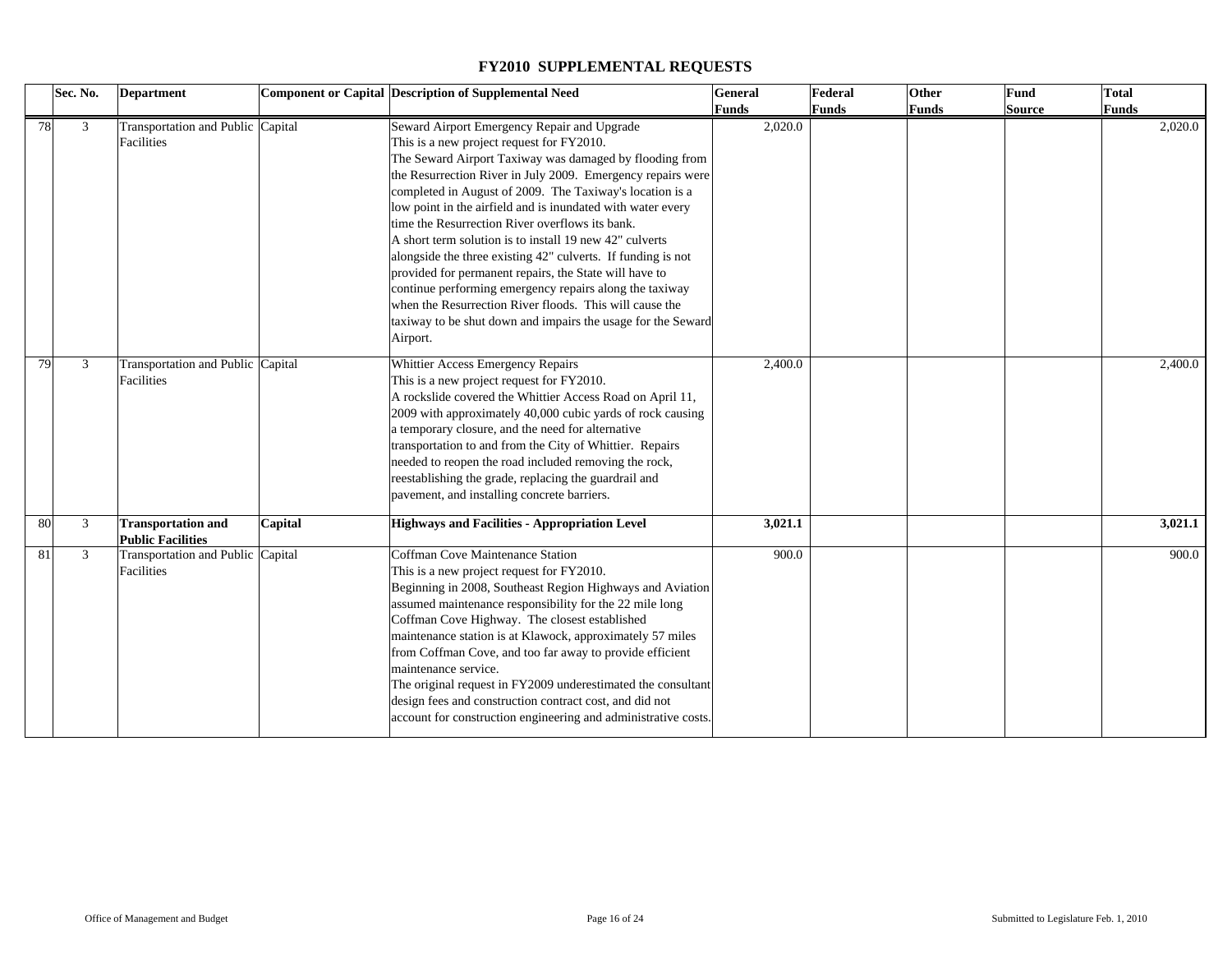|    | Sec. No. | <b>Department</b>                               | <b>Component or Capital Description of Supplemental Need</b>                                                                                                                                                                                                                                                                                                                                                                                                                                                                                                                                                                                                                                                                                                                                                                                                                                                                                                                                                                                                 | General | Federal | Other        | Fund   | <b>Total</b> |
|----|----------|-------------------------------------------------|--------------------------------------------------------------------------------------------------------------------------------------------------------------------------------------------------------------------------------------------------------------------------------------------------------------------------------------------------------------------------------------------------------------------------------------------------------------------------------------------------------------------------------------------------------------------------------------------------------------------------------------------------------------------------------------------------------------------------------------------------------------------------------------------------------------------------------------------------------------------------------------------------------------------------------------------------------------------------------------------------------------------------------------------------------------|---------|---------|--------------|--------|--------------|
|    |          |                                                 |                                                                                                                                                                                                                                                                                                                                                                                                                                                                                                                                                                                                                                                                                                                                                                                                                                                                                                                                                                                                                                                              | Funds   | Funds   | <b>Funds</b> | Source | Funds        |
| 82 | 3        | Transportation and Public Capital<br>Facilities | Ester Weigh Station Scale Replacement<br>This is a new project request for FY2010.<br>The Ester Weigh Scale has currently been removed form<br>service due to inaccuracies in its measurements. The steel<br>scale deck support system and steel scale mechanisms have<br>deteriorated beyond the point of reasonable repair. The scale<br>platform is closed and means have been utilized to prevent<br>traffic from driving over this scale assembly for safety<br>reasons.<br>This project was originally requested last year as a<br>supplemental for \$120,000 in federal receive/expend<br>authority. There were/are no federal funds available for this<br>project and it should have been originally requested as general<br>fund authority. The federal authority will be administratively<br>lapsed at the end of the current fiscal year.<br>This new request reflects the updated estimate to replace the<br>scales and get the weigh station opened.                                                                                            | 550.0   |         |              |        | 550.0        |
| 83 | 3        | Transportation and Public Capital<br>Facilities | Klawock Maintenance Station - Door Replacement<br>This is a new project request for FY2010.<br>The initial project entailed replacing one unsafe door. On<br>investigation by an overhead door technician, it was<br>discovered three other doors have aged and deteriorated to a<br>point replacement is required for safety reasons (doors falling<br>out of control due to worn parts, thereby endangering<br>Departmental staff).                                                                                                                                                                                                                                                                                                                                                                                                                                                                                                                                                                                                                        | 60.0    |         |              |        | 60.0         |
| 84 | 3        | Transportation and Public Capital<br>Facilities | Measurement Standards and Commercial Vehicle<br><b>Enforcement Equipment Replacement</b><br>This amends an existing FY2010 project (sec. 1, Ch 15, SLA<br>2009, page 22, lines $8 - 11$ ), increasing the FY2010<br>appropriation to \$464,100.<br>MSCVE plans to replace a high mileage 3/4-ton pickup truck<br>with a 1-ton class dual rear wheel flatbed with a light duty<br>crane. The 1-ton class test trucks originally built in 2003 have<br>exceeded our expectations for increased device testing<br>efficiency and employee safety and the light duty scale testing<br>fleet will be replaced with this vehicle design over the next<br>decade. Additional capital funds totaling \$30,500 is being<br>requested to accomplish this upgrade.<br>In addition, MSCVE has recently purchased several vehicles<br>with capital funds. These vehicles are replacing older<br>vehicles that were not in the replacement program. A one-<br>time supplemental to bring the replacement program current is<br>being requested in the amount of \$372,100. | 402.6   |         |              |        | 402.6        |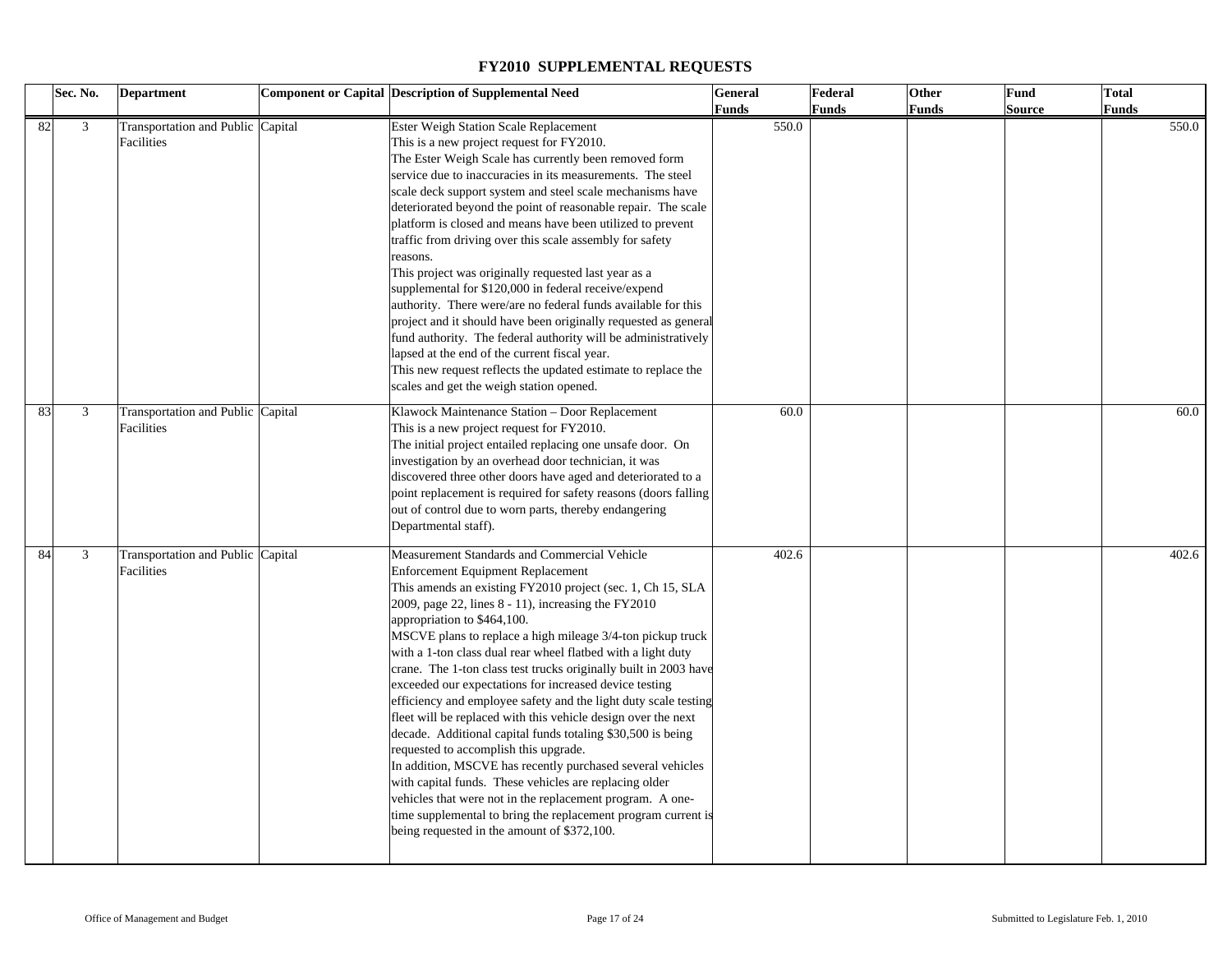|    | Sec. No. | <b>Department</b>                               | Component or Capital Description of Supplemental Need                                                                                                                                                                                                                                                                                                                                                                                                                                                                                                                                                                                                                                                                                                                                                                                                                                 | General | Federal | Other | Fund   | <b>Total</b> |
|----|----------|-------------------------------------------------|---------------------------------------------------------------------------------------------------------------------------------------------------------------------------------------------------------------------------------------------------------------------------------------------------------------------------------------------------------------------------------------------------------------------------------------------------------------------------------------------------------------------------------------------------------------------------------------------------------------------------------------------------------------------------------------------------------------------------------------------------------------------------------------------------------------------------------------------------------------------------------------|---------|---------|-------|--------|--------------|
|    |          |                                                 |                                                                                                                                                                                                                                                                                                                                                                                                                                                                                                                                                                                                                                                                                                                                                                                                                                                                                       | Funds   | Funds   | Funds | Source | Funds        |
| 85 | 3        | Transportation and Public Capital<br>Facilities | Retroactive Asphalt Material Price Adjustment -<br>Glenn/Bragaw Interchange<br>This is a new project request for FY2010.<br>Average rack price for asphalt cement in Alaska increased<br>from \$373/ton in January 2008, to a high of \$710/ton in<br>August that year. Although contractors typically plan for<br>some increase in material costs throughout the life of a<br>contract, they couldn't reasonably anticipate this level of<br>inflation.<br>In August 2008 the department committed to retroactively add<br>an asphalt cement price adjustment, to share the unanticipated<br>inflationary costs with the contractors. The state general<br>funded Glenn / Bragaw project met the criteria for receiving<br>this price adjustment; however the projects budget to<br>complete construction does not have sufficient funding<br>available to reimburse the contractor. | 151.5   |         |       |        | 151.5        |
| 86 | 3        | Transportation and Public Capital<br>Facilities | Skagway Land Purchase<br>This is a new project request for FY2010.<br>The Skagway Maintenance Station is situated on leased<br>property. In 2008 the Department entered a new lease<br>agreement for the Skagway maintenance station with an<br>option to purchase the 2.23 acre property plus the adjoining<br>1.59 acre vacant property for a fair market value price of<br>\$513,412. The Department has secured \$107,000 for the<br>purchase of the property and is requesting an additional<br>\$407,000. The option to purchase expires on September 12,<br>2010. This is the last opportunity to fund the purchase at the<br>negotiated price.                                                                                                                                                                                                                                | 407.0   |         |       |        | 407.0        |
| 87 | 3        | Transportation and Public Capital<br>Facilities | Southeast Region Headquarters - Elevator Installation<br>This is a new project request for FY2010.<br>Project includes design, building modifications and<br>installation of a new elevator to bring the state-owned facility<br>into compliance with the Americans with Disabilities Act.<br>Southeast Region does not have sufficient available space to<br>provide ADA accommodations for staff working on the 2nd<br>floor to relocate their workspace to the 1st floor when<br>temporary or permanent disabilities prohibit access to their<br>normal workspace. This lack of space is compounded when<br>relocation does take place due to separation of staff from<br>coworkers. Additionally, public access to all sections on the<br>2nd floor is inhibited by the lack of adequate conveyance.                                                                              | 450.0   |         |       |        | 450.0        |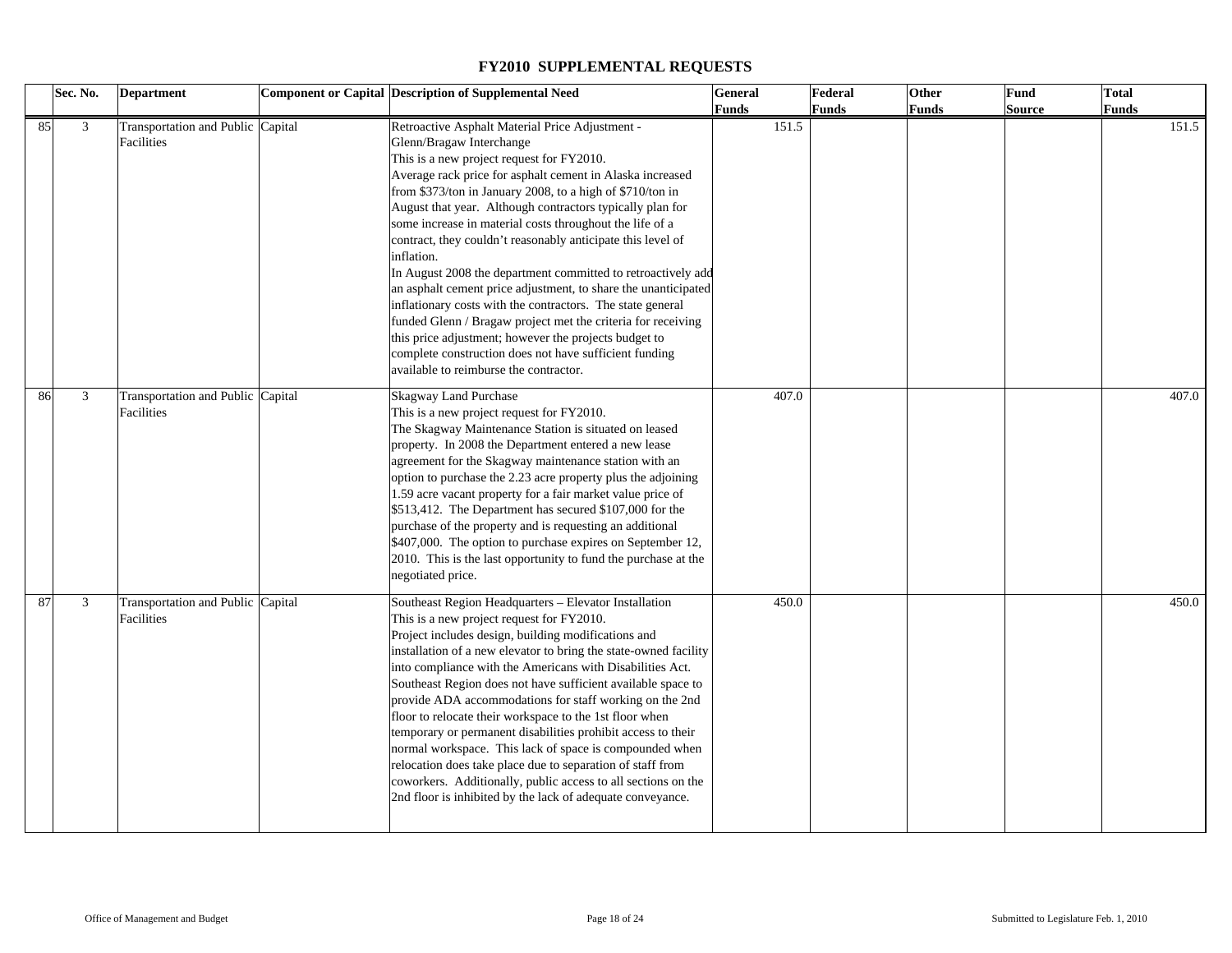|    | Sec. No.       | <b>Department</b>                               |            | <b>Component or Capital Description of Supplemental Need</b>                                                                                                                                                                                                                                                                                                                                                                                                                                                                                                                                                                                                                                                                                                    | General      | Federal      | Other | Fund          | <b>Total</b> |
|----|----------------|-------------------------------------------------|------------|-----------------------------------------------------------------------------------------------------------------------------------------------------------------------------------------------------------------------------------------------------------------------------------------------------------------------------------------------------------------------------------------------------------------------------------------------------------------------------------------------------------------------------------------------------------------------------------------------------------------------------------------------------------------------------------------------------------------------------------------------------------------|--------------|--------------|-------|---------------|--------------|
|    |                |                                                 |            |                                                                                                                                                                                                                                                                                                                                                                                                                                                                                                                                                                                                                                                                                                                                                                 | <b>Funds</b> | <b>Funds</b> | Funds | <b>Source</b> | <b>Funds</b> |
| 88 | $\mathfrak{Z}$ | Transportation and Public Capital<br>Facilities |            | State Equipment Fleet Vehicle Lifts<br>This is a new project request for FY2010.<br>Replace the original vehicle lift in Haines, AK. The original<br>lift does not have safety features to prevent damage to<br>equipment and/or injury to staff tasked with using it. Funding<br>will allow for the purchase and installation of equipment that<br>has life-safety features that will support the Department in<br>meeting safe workplace requirements.                                                                                                                                                                                                                                                                                                        | 100.0        |              |       |               | 100.0        |
| 89 | 3              | Transportation and Public Capital<br>Facilities |            | <b>Regulatory Compliance - Appropriation Level</b>                                                                                                                                                                                                                                                                                                                                                                                                                                                                                                                                                                                                                                                                                                              | 1,700.0      |              |       |               | 1,700.0      |
| 90 | 3              | Transportation and Public Capital<br>Facilities |            | Kenai Peninsula Watershed Improvements - Clean Water Act,<br>Section 404, Settlement<br>This is a new project request for FY2010.<br>Project fulfills one of two conditions of a negotiated<br>settlement, between the State of Alaska, Department of<br>Transportation (DOT&PF) and the Environmental Protection<br>Agency, for alleged violations of Section 404 of the Clean<br>Water Act (CWA). The funding will be provided to a<br>qualified, third party, non-profit established to preserve, for<br>public benefit, land with significant natural, recreational, or<br>cultural value on the Kenai Peninsula. The non-profit is to<br>purchase and place conservation easements over properties<br>that will preserve water quality and salmon habitat. | 900.0        |              |       |               | 900.0        |
| 91 | 3              | Transportation and Public Capital<br>Facilities |            | Revegetation of Anchor River and Deep Creek Highway<br>Embankments - Clean Water Act, Section 404 Settlement<br>This is a new project request for FY2010.<br>Project fulfills one of two conditions of a negotiated<br>settlement, between the State of Alaska, Department of<br>Transportation (DOT&PF) and the Environmental Protection<br>Agency, for alleged violations of Section 404 of the Clean<br>Water Act (CWA). The funding will be utilized to plant and<br>establish natural vegetation and monitor those planting at<br>three sites along the Sterling Highway. The vegetation is to<br>enhance and improve water quality and habitat.                                                                                                           | 800.0        |              |       |               | 800.0        |
| 92 | $\overline{4}$ |                                                 |            | Sets out the funding by agency for the appropriations in<br>Section 3.                                                                                                                                                                                                                                                                                                                                                                                                                                                                                                                                                                                                                                                                                          |              |              |       |               | $0.0\,$      |
| 93 | 5              | Findings                                        |            | FY2010 savings from ARRA 2009 Medicaid provisions are<br>applied to the GF supplementals appropriated in this Act.                                                                                                                                                                                                                                                                                                                                                                                                                                                                                                                                                                                                                                              |              |              |       |               | $0.0\,$      |
| 94 | 6              | Corrections                                     | (multiple) | Funding to implement the interest arbitration decision dated<br>March 19, 2009, establishing monetary terms of the collective<br>bargaining agreement with the Alaska Correctional Officers<br>Association, for the fiscal year ending June 30, 2010                                                                                                                                                                                                                                                                                                                                                                                                                                                                                                            | 3,302.3      | 32.7         |       |               | 3,335.0      |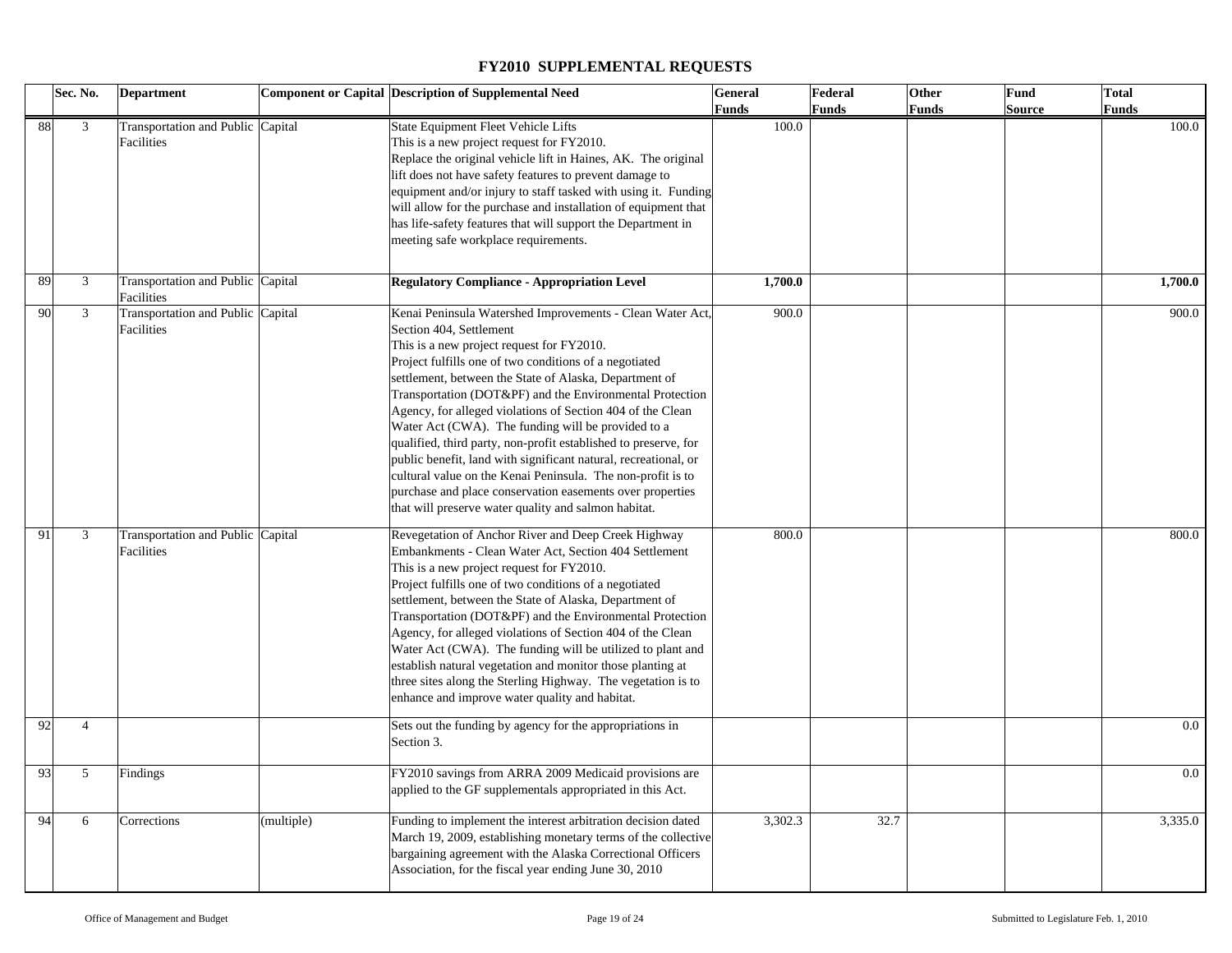|     | Sec. No. | <b>Department</b>                             |                                                | <b>Component or Capital Description of Supplemental Need</b>                                                                                                                                                                                                                    | General      | Federal      | Other | Fund                             | <b>Total</b> |
|-----|----------|-----------------------------------------------|------------------------------------------------|---------------------------------------------------------------------------------------------------------------------------------------------------------------------------------------------------------------------------------------------------------------------------------|--------------|--------------|-------|----------------------------------|--------------|
|     |          |                                               |                                                |                                                                                                                                                                                                                                                                                 | <b>Funds</b> | <b>Funds</b> | Funds | Source                           | Funds        |
| 95  | $\tau$   | <b>Education</b> and Early<br>Development     | Special Schools                                | Pupil transportation services from Mat-Su to the Alaska<br>School for the Deaf, housed in the Russian Jack Elementary,<br>Hanshew Middle School and East High School of the<br>Anchorage area.                                                                                  | 180.0        |              |       |                                  | 180.0        |
| 96  | 8        | Health and Social Services Probation Services |                                                | Miscellaneous claim to pay outstanding FY2004 medical bills<br>for a minor in the custody of the Division of Juvenile Justice<br>that received medical treatment from the Central Peninsula<br>Hospital.                                                                        | 0.2          |              |       |                                  | 0.2          |
| 97  | 9        | Labor and Workforce<br>Development            | Workforce Investment<br>Board                  | Amend language - the unexpended/unobligated balance from<br>Sec 1, Ch 27, SLA 2008, page 17, line 4 (Branch-wide Oil &<br>Gas Development) is appropriated to Workforce Investment<br>Board for continued work in FY2010.                                                       | 85.0         |              |       |                                  | 85.0         |
| 98  | 10       | Law                                           | Deputy Attorney<br>General's Office            | Actual judgments and settlements finalized as of 1/11/2010.                                                                                                                                                                                                                     | 28.9         |              |       |                                  | 28.9         |
| 99  | 11(a)    | <b>Natural Resources</b>                      | Capital                                        | Scope Change: Architecture and Engineering for a New<br>Geologic Material Center [IN EAGLE RIVER] - Phase 1                                                                                                                                                                     |              |              |       |                                  | $0.0\,$      |
| 100 | 11(b)    | <b>Natural Resources</b>                      | Capital                                        | Sale and Replacement of PC7 Aircraft for Wildland<br>Firefighting.<br>Language section to use the proceeds from the sale of aircraft,<br>surplus aircraft parts, and engine escrows for the purchase of<br>replacement aircraft.                                                | 2,000.0      |              |       | General Fund<br>Program Receipts | 2,000.0      |
| 101 | 12(a)    | <b>Fund Transfer</b>                          | <b>Savings Public</b><br><b>Education Fund</b> | Fully capitalize the Public Education Fund for the projected<br>FY2011 need for Foundation Formula \$1,053,147.4 and Pupil<br>Transportation \$63,839.2.                                                                                                                        | 1,116,986.6  |              |       |                                  | 1,116,986.6  |
| 102 | 12(b)    | Fund Transfer                                 | <b>Small Business</b><br><b>RLF</b>            | Match for federal EDA funds transferred from the Kenai<br>Economic Development Peninsula Economic Development District - transfer \$79.0<br>from Revolving Fund to Small Business Economic<br>development Loan Fund - allows for receipt of \$231.3 EDA<br>federal grant funds. |              |              |       | 79.0 AIDEA Receipts              | 79.0         |
| 103 | 12(c)    | <b>Fund Transfer</b>                          | Disaster Relief Fund                           | Disaster relief funding - Kodiak Island flood, Pelican water<br>system failure, Steward storm surge - plus fund replenishment<br>in preparation for providing immediate assistance during<br>spring floods and storms.                                                          | 5,000.0      |              |       |                                  | 5,000.0      |
| 104 | 13       | Ratifications (see below)                     |                                                |                                                                                                                                                                                                                                                                                 |              |              |       |                                  | $0.0\,$      |
| 105 | 14       | Retained Fees and<br><b>Bankcard Services</b> |                                                | Amends Section 22(b), ch. 12, SLA 2009 to include the<br>Department of Law statutory authority for receipt of<br>restitutions on juvenile cases.                                                                                                                                |              |              |       |                                  | 0.0          |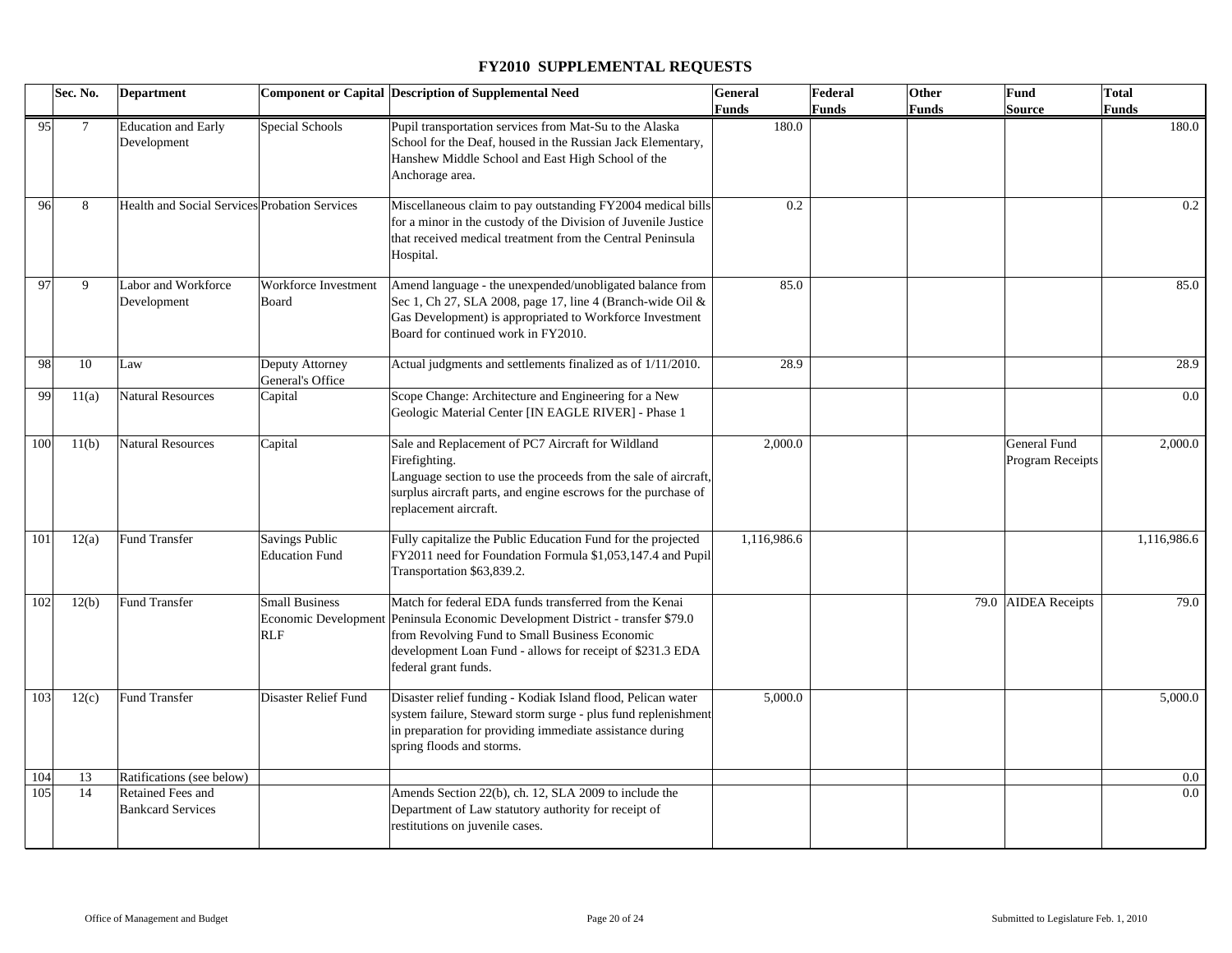|     | Sec. No. | <b>Department</b>       |                                                                   | <b>Component or Capital Description of Supplemental Need</b>     | General             | Federal             | Other | Fund                       | <b>Total</b> |
|-----|----------|-------------------------|-------------------------------------------------------------------|------------------------------------------------------------------|---------------------|---------------------|-------|----------------------------|--------------|
|     |          |                         |                                                                   |                                                                  | <b>Funds</b><br>0.0 | <b>Funds</b><br>0.0 | Funds | Source                     | <b>Funds</b> |
| 106 | 15       | Debt Service            | <b>International Airport</b>                                      | Alaska International Airport System Debt Defeasance              |                     |                     |       | $0.0$ (\$10,000.0)         | $0.0\,$      |
|     |          |                         | Revenue Bonds                                                     | Implement recommendations by the State's bond counsel to         |                     |                     |       | International              |              |
|     |          |                         |                                                                   | minimize the amount of revenue needed to be collected from       |                     |                     |       | <b>Airport Revenue</b>     |              |
|     |          |                         |                                                                   | airport customers and to meet debt service coverage ratios       |                     |                     |       | Fund                       |              |
|     |          |                         |                                                                   | required under the bond resolution rate covenant. This request   |                     |                     |       | \$10,000.0                 |              |
|     |          |                         |                                                                   | will allow the International Airport System to meet the          |                     |                     |       | International              |              |
|     |          |                         |                                                                   | technical requirements of the bond resolution rate covenant      |                     |                     |       | Airport                    |              |
|     |          |                         |                                                                   | while also minimizing the amount of revenue needed from          |                     |                     |       | Construction               |              |
|     |          |                         |                                                                   | rates and fees.                                                  |                     |                     |       | Fund                       |              |
| 107 | 16       | Governor                | <b>AK Resources</b>                                               | Extend lapse date from 2/28/2010 to 6/30/2010 for SLA 2009       | 0.0                 | 0.0                 | 0.0   |                            | 0.0          |
|     |          |                         | Marketing and                                                     | Ch 14, Sec. 19 - \$8,289.0 for the development of an in-state    |                     |                     |       |                            |              |
|     |          |                         | Development                                                       | natural gas pipeline - so that development work may continue.    |                     |                     |       |                            |              |
|     |          |                         |                                                                   |                                                                  |                     |                     |       |                            |              |
| 108 | 17(a)    | Savings                 | <b>Constitutional Budget</b>                                      | Full Repayment of the Constitutional Budget Reserve              | 401,617.0           |                     |       |                            | 401,617.0    |
|     |          |                         | Reserve                                                           | The amount necessary for full repayment of the amounts owed      |                     |                     |       |                            |              |
|     |          |                         |                                                                   | the budget reserve fund (art. IX, sec. 17, Constitution of the   |                     |                     |       |                            |              |
|     |          |                         |                                                                   | State of Alaska), as of June 30, 2010, estimated to be           |                     |                     |       |                            |              |
|     |          |                         |                                                                   | \$401,617,000, is appropriated from the general fund to the      |                     |                     |       |                            |              |
|     |          |                         |                                                                   | budget reserve fund (art. IX, sec. 17, Constitution of the State |                     |                     |       |                            |              |
|     |          |                         |                                                                   | of Alaska).                                                      |                     |                     |       |                            |              |
|     |          |                         |                                                                   |                                                                  |                     |                     |       |                            |              |
| 109 | 17(b)    |                         | <b>Budget Reserve Fund</b>                                        | Adds language to access the budget reserve fund (AS              |                     |                     |       |                            | $0.0\,$      |
|     |          |                         |                                                                   | 37.05.540) to balance the FY2010 budget, if necessary.           |                     |                     |       |                            |              |
|     |          |                         |                                                                   |                                                                  |                     |                     |       |                            |              |
| 110 | 17(c)    | Revenue                 | <b>Treasury Division</b>                                          | Fund Source Change for Constitutional Budget Reserve Fund        | 1,673.0             |                     |       | $(1,673.0)$ Constitutional | $0.0\,$      |
|     |          |                         |                                                                   | <b>Investment Management</b>                                     |                     |                     |       | <b>Budget Reserve</b>      |              |
|     |          |                         |                                                                   | Section 27(c), ch. 12, SLA 2009, is amended to read:             |                     |                     |       | Fund                       |              |
|     |          |                         |                                                                   | (c) The sum of $$1,673,000$ is appropriated from the general     |                     |                     |       |                            |              |
|     |          |                         |                                                                   | fund [budget reserve fund (art. IX, sec. 17, Constitution of the |                     |                     |       |                            |              |
|     |          |                         |                                                                   | State of Alaska] to the Department of Revenue, treasury          |                     |                     |       |                            |              |
|     |          |                         |                                                                   | division, for operating costs related to management of the       |                     |                     |       |                            |              |
|     |          |                         |                                                                   | budget reserve fund for the fiscal year ending June 30, 2010.    |                     |                     |       |                            |              |
| 111 | 18       | Lapse of Appropriations |                                                                   |                                                                  |                     |                     |       |                            | $0.0\,$      |
| 112 | 19       | Repealer                |                                                                   | Section 43(c), ch. 15, SLA 2009 is repealed.                     |                     |                     |       |                            | $0.0\,$      |
|     |          |                         |                                                                   | That section reads:                                              |                     |                     |       |                            |              |
|     |          |                         |                                                                   | (c) The amount calculated to be available for appropriation      |                     |                     |       |                            |              |
|     |          |                         |                                                                   | under art. IX, sec. 17(b),                                       |                     |                     |       |                            |              |
|     |          |                         |                                                                   | Constitution of the State of Alaska, for fiscal year 2010 is     |                     |                     |       |                            |              |
|     |          |                         |                                                                   | appropriated under art. IX, sec.                                 |                     |                     |       |                            |              |
|     |          |                         |                                                                   | 17(b), Constitution of the State of Alaska, from the budget      |                     |                     |       |                            |              |
|     |          |                         |                                                                   | reserve fund to the general fund.                                |                     |                     |       |                            |              |
|     |          |                         |                                                                   | The administration is proposing to repay in full the amount      |                     |                     |       |                            |              |
|     |          |                         |                                                                   | owed to the constitutional budget reserve fund in FY2010,        |                     |                     |       |                            |              |
|     |          |                         |                                                                   | and does not want to draw any amount from the fund. Current      |                     |                     |       |                            |              |
|     |          |                         |                                                                   | calculations indicate the above section is not necessary.        |                     |                     |       |                            |              |
|     |          |                         |                                                                   |                                                                  |                     |                     |       |                            |              |
| 113 | 20       |                         | Effective date - Section 7 is immediate upon passage of this Act. |                                                                  |                     |                     |       |                            | 0.0          |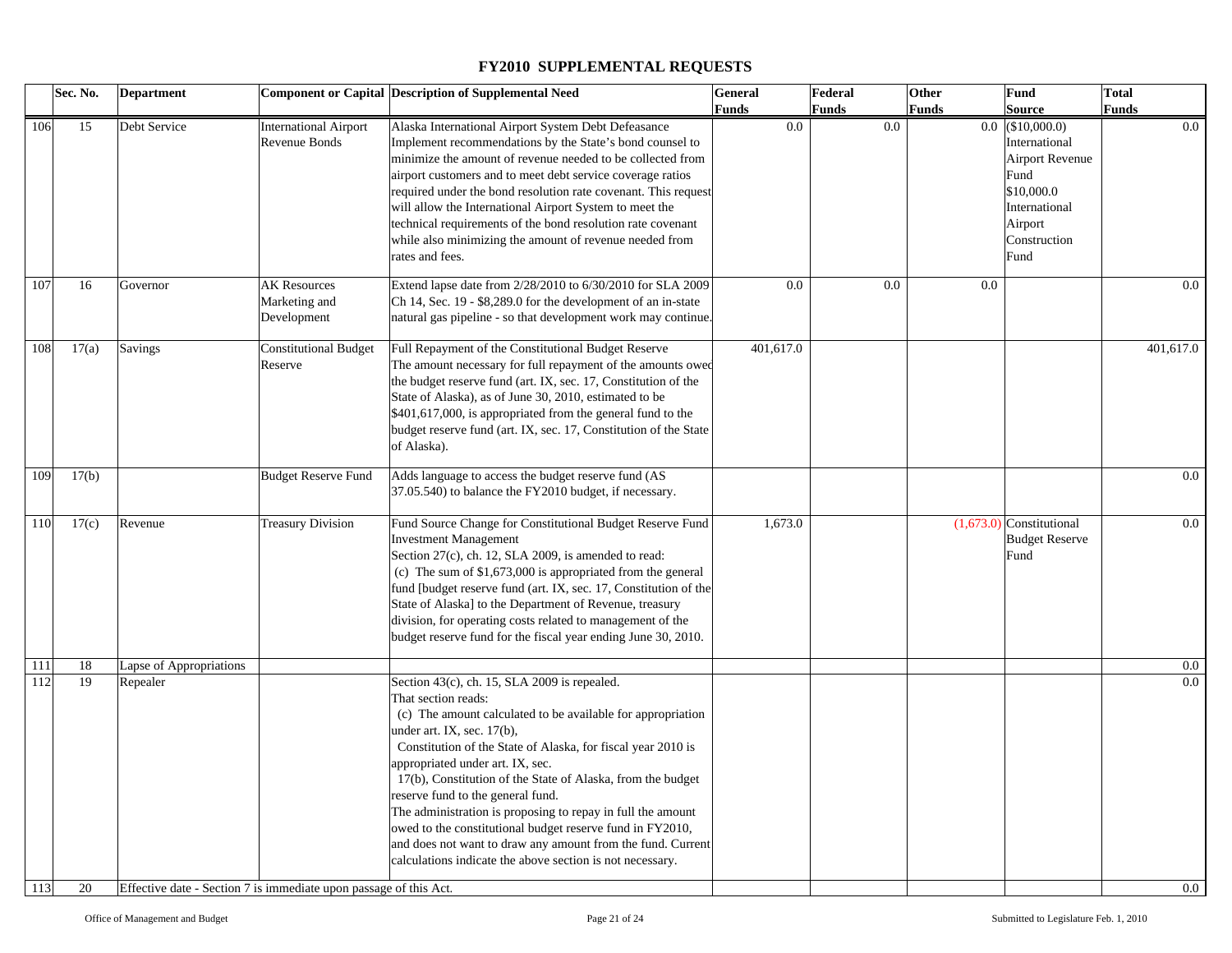|     | Sec. No.          | <b>Department</b>                                              |                                                       | <b>Component or Capital Description of Supplemental Need</b>                                  | General       | Federal      | Other        | Fund          | <b>Total</b>  |
|-----|-------------------|----------------------------------------------------------------|-------------------------------------------------------|-----------------------------------------------------------------------------------------------|---------------|--------------|--------------|---------------|---------------|
|     |                   |                                                                |                                                       |                                                                                               | <b>Funds</b>  | <b>Funds</b> | <b>Funds</b> | <b>Source</b> | <b>Funds</b>  |
| 114 | 21                | Effective date of the balance of the Act is April 18, 2010.    |                                                       |                                                                                               |               |              |              |               | 0.0           |
| 115 |                   |                                                                |                                                       |                                                                                               |               |              |              |               |               |
| 116 |                   |                                                                |                                                       | <b>Total of Supplemental Requests</b>                                                         | 1,661,150.5   | 62,351.4     | 15,316.2     |               | 1,738,818.1   |
| 117 |                   |                                                                |                                                       |                                                                                               |               |              |              |               |               |
|     | 118 RATIFICATIONS |                                                                |                                                       | <b>AR and AR Name</b>                                                                         |               |              |              |               |               |
| 119 | 13(a)             | <b>Natural Resources</b>                                       | Fire Suppression<br>Activity                          | AR 37313-09 Fire General Fund                                                                 | 10,297,678.22 |              |              |               | 10,297,678.22 |
| 120 | 13(b)(1)          | Commerce, Community<br>and Economic<br>Development             | Alaska Energy<br><b>Authority Owned</b><br>Facilities | AR 29605-08 Alaska Energy Authority Owned Facilities                                          | 12.95         |              |              |               | 12.95         |
| 121 | 13(b)(2)          | <b>Education and Early</b><br>Development                      | Student and School<br>Achievement                     | AR 17722-07 Student and School Achievement                                                    | 293.08        |              |              |               | 293.08        |
| 122 | 13(b)(3)          | Health and Social Services Unbudgeted RSA                      |                                                       | AR 22708-03 DAS DMA Unbudgeted RSA for Staff Support                                          | 140.40        |              |              |               | 140.40        |
| 123 | 13(b)(4)          | Health and Social Services Unbudgeted RSA                      |                                                       | AR 22730-09 Alaska Commission on Aging Unbudgeted<br><b>RSA</b>                               | 11.00         |              |              |               | 11.00         |
| 124 | 13(b)(5)          | Health and Social Services Unbudgeted RSA                      |                                                       | 22736-03 DFYS DMA Unbudgeted RSA                                                              | 0.34          |              |              |               | 0.34          |
| 125 | 13(b)(6)          | Health and Social Services Unbudgeted RSA                      |                                                       | AR 22791-08 Alaska Rural EMS Optimization Project<br><b>Unbudgeted RSA</b>                    | 259.54        |              |              |               | 259.54        |
| 126 | 13(b)(7)          | Health and Social Services Behavioral Health                   | Administration                                        | AR 23125-05 Behavioral Health Administration                                                  | 5,482.79      |              |              |               | 5,482.79      |
| 127 | 13(b)(8)          | Health and Social Services Health Planning and                 | Infrastructure                                        | AR 23932-08 Health Planning and Infrastructure                                                | 633.78        |              |              |               | 633.78        |
| 128 | 13(b)(9)          |                                                                | Services                                              | Health and Social Services Information Technology AR 23934-06 Information Technology Services | 4.92          |              |              |               | 4.92          |
| 129 |                   | 13(b)(10) Health and Social Services Epidemiology              |                                                       | AR 23610-05 Epidemiology                                                                      | 295,356.97    |              |              |               | 295,356.97    |
|     |                   | 130 13(b)(11) Health and Social Services Certification and     | Licensing                                             | AR 23608-05 Certification and Licensing                                                       | 31,701.51     |              |              |               | 31,701.51     |
|     |                   | 131 13(b)(12) Health and Social Services Medicaid State        | Programs                                              | AR 23315-04 Medicaid State Programs                                                           | 1,380,444.00  |              |              |               | 1,380,444.00  |
|     |                   | 132 13(b)(13) Health and Social Services Medicaid School Based | Administrative Claims                                 | AR 23928-05 Medicaid School Based Administrative Claims                                       | 221,290.00    |              |              |               | 221,290.00    |
|     |                   | 133 13(b)(13) Health and Social Services Medicaid School Based | <b>Administrative Claims</b>                          | AR 23928-06 Medicaid School Based Administrative Claims                                       | 2,283,323.00  |              |              |               | 2,283,323.00  |
| 134 |                   | 13(b)(15) Health and Social Services Medicaid School Based     | <b>Administrative Claims</b>                          | AR 23928-07 Medicaid School Based Administrative Claims                                       | 3,060,691.00  |              |              |               | 3,060,691.00  |
| 135 | 13(b)(16)         | Alaska Court System                                            | <b>RSA</b>                                            | AR 76560-08 Domestic Violence VAWA RSA                                                        | 322.50        |              |              |               | 322.50        |
| 136 | 13(c)(1)          | Corrections                                                    | Complex                                               | Anchorage Correctional AR 50662-05 Anchorage Correctional Complex                             | 409,334.19    |              |              |               | 409.334.19    |
| 137 | 13(c)(2)          | Corrections                                                    | Probation And Parole<br>Director's Office             | AR 50760-07 Probation And Parole Director's Office                                            | 2,661.22      |              |              |               | 2,661.22      |
| 138 | 13(c)(3)          | <b>Education and Early</b><br>Development                      |                                                       | Program Administration AR 18005-04 Program Administration                                     | 22,694.51     |              |              |               | 22,694.51     |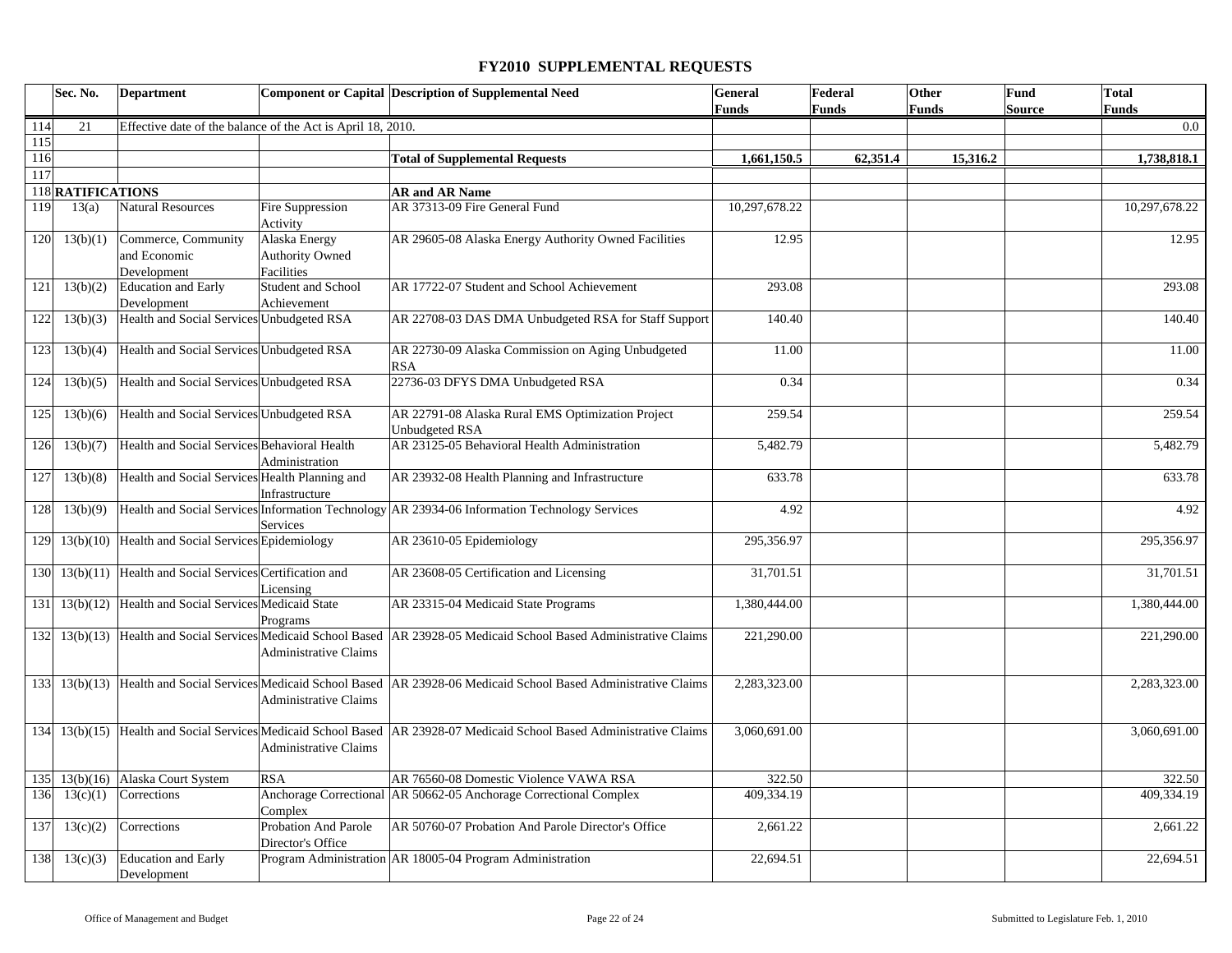|     | Sec. No.              | <b>Department</b>                                      |                                             | <b>Component or Capital Description of Supplemental Need</b>                                                                    | General      | Federal      | <b>Other</b> | Fund   | <b>Total</b> |
|-----|-----------------------|--------------------------------------------------------|---------------------------------------------|---------------------------------------------------------------------------------------------------------------------------------|--------------|--------------|--------------|--------|--------------|
|     |                       |                                                        |                                             |                                                                                                                                 | <b>Funds</b> | <b>Funds</b> | Funds        | Source | <b>Funds</b> |
| 139 | 13(c)(4)              | Labor and Workforce<br>Development                     | <b>Employment Services</b>                  | AR 28500-02 Employment Services                                                                                                 | 39.41        |              |              |        | 39.41        |
| 140 | 13(c)(5)              | Labor and Workforce<br>Development                     | <b>Labor Market</b><br>Information          | AR 28190-05 Labor Market Information                                                                                            | 290.99       |              |              |        | 290.99       |
| 141 | 13(c)(6)              | Labor and Workforce<br>Development                     | <b>Independent Living</b><br>Rehabilitation | AR 28230-03 Independent Living Rehabilitation                                                                                   | 649.53       |              |              |        | 649.53       |
| 142 | 13(c)(7)              | Labor and Workforce<br>Development                     | Unemployment<br>Insurance                   | AR 28510-04 Unemployment Insurance                                                                                              | 442.91       |              |              |        | 442.91       |
| 143 | 13(c)(8)              | Labor and Workforce<br>Development                     | Unemployment<br>Insurance                   | AR 28510-05 Unemployment Insurance                                                                                              | 14,592.60    |              |              |        | 14,592.60    |
| 144 | 13(c)(9)              | Labor and Workforce<br>Development                     | Unemployment<br>Insurance                   | AR 28510-07 Unemployment Insurance                                                                                              | 3,592.15     |              |              |        | 3,592.15     |
|     |                       | 145 13 $(c)(10)$ Labor and Workforce<br>Development    | Unemployment<br>Insurance                   | AR 28510-08 Unemployment Insurance                                                                                              | 150.00       |              |              |        | 150.00       |
|     | 146 $13(c)(11)$       | Labor and Workforce<br>Development                     | Capital                                     | AR 27790-08 North Pacific Fisheries Disaster - Aid RSA                                                                          | 4,400.00     |              |              |        | 4,400.00     |
|     | 147 13(c)(12) Revenue |                                                        | Long Term Care<br>Ombudsman Office          | AR 15530-07 Long Term Care Ombudsman Office                                                                                     | 7,004.19     |              |              |        | 7,004.19     |
|     | 148 13(c)(13)         | Transportation and Public Capital<br>Facilities        |                                             | 61686-10 Federal Transit Administration Grants                                                                                  | 2.18         |              |              |        | 2.18         |
|     | 149 13(c)(13)         | Transportation and Public Capital<br>Facilities        |                                             | AR 58096-10 Cooperative Reimbursable Projects                                                                                   | 29.65        |              |              |        | 29.65        |
|     | $150 \mid 13(c)(15)$  | Transportation and Public Capital<br>Facilities        |                                             | AR 58622-11 Cooperative Reimbursable Projects                                                                                   | 0.37         |              |              |        | 0.37         |
|     | $151 \mid 13(c)(16)$  | Transportation and Public Capital<br>Facilities        |                                             | AR 58662-11 Federal Transit Administration Grants                                                                               | 0.72         |              |              |        | 0.72         |
|     | $152 \mid 13(c)(17)$  | Transportation and Public Capital<br>Facilities        |                                             | AR 59198-11 Alaska Marine Highway: Terminal - Alaska<br>Marine Highway System Headquarters Building, Grounds,<br>and Renovation | 0.22         |              |              |        | 0.22         |
|     | $153 \mid 13(c)(18)$  | Transportation and Public Capital<br>Facilities        |                                             | 58640-10 Alaska Mobility Coalition                                                                                              | 0.13         |              |              |        | 0.13         |
|     | 154 13(c)(19)         | Transportation and Public Capital<br>Facilities        |                                             | AR 60252-10 Cooperative Reimbursable Projects                                                                                   | 0.88         |              |              |        | 0.88         |
|     | 155 13(c)(20)         | Transportation and Public Capital<br>Facilities        |                                             | AR 61219-12 Federal Transit Administration Grants                                                                               | 0.17         |              |              |        | 0.17         |
|     | 156 13(c)(21)         | Transportation and Public Capital<br>Facilities        |                                             | AR 61009-10 Federal Transit Administration Grants                                                                               | 14,254.03    |              |              |        | 14,254.03    |
|     | 157 13(c)(22)         | Transportation and Public Capital<br>Facilities        |                                             | AR 61812-10 Coffman Cove/Wrangell/Petersburg Ferry and<br><b>Ferry Facilities</b>                                               | 0.21         |              |              |        | 0.21         |
|     | 158 13(c)(23)         | Transportation and Public Capital<br>Facilities        |                                             | AR 63203-10 Surface Transportation Preconstruction                                                                              | 0.09         |              |              |        | 0.09         |
|     | 159 13(c)(24)         | Transportation and Public Capital<br>Facilities        |                                             | AR 61613-10 Federal Transit Administration Grants                                                                               | 2.02         |              |              |        | 2.02         |
|     | 160 13(c)(25)         | Transportation and Public Capital<br>Facilities        |                                             | AR 61961-10 Statewide: Various Airports Runway and<br><b>Heliport Lighting</b>                                                  | 205.06       |              |              |        | 205.06       |
| 161 | 13(c)(26)             | Transportation and Public Capital<br>Facilities        |                                             | AR 62139-10 Alaska Marine Highway: Prince William<br>Sound Fast Vehicle Ferry                                                   | 1.19         |              |              |        | 1.19         |
|     | $162$ 13(c)(27)       | Transportation and Public Capital<br><b>Facilities</b> |                                             | AR 62598-10 Kodiak: Selief Lane Reconstruction                                                                                  | 1,062.98     |              |              |        | 1,062.98     |